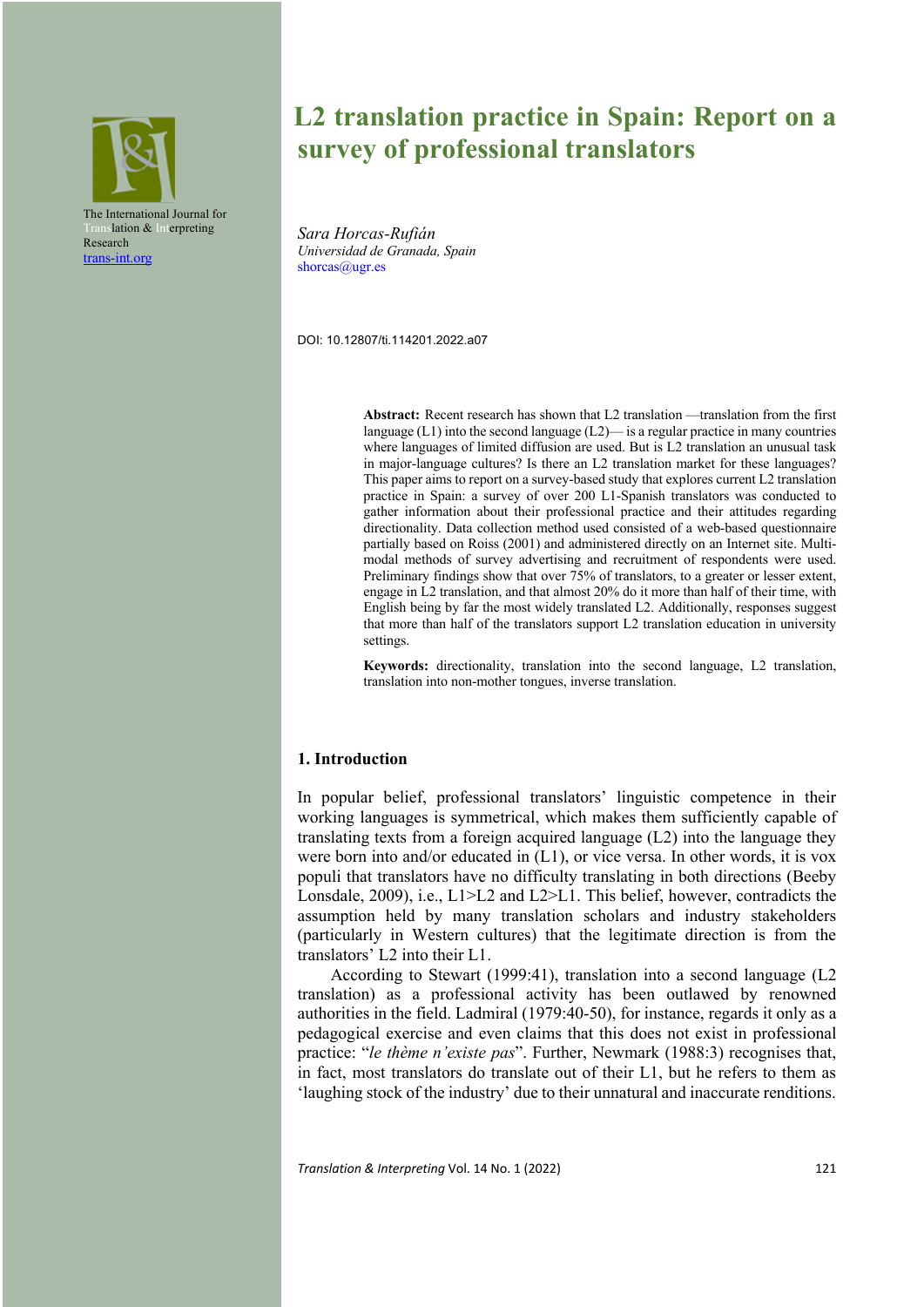Likewise, not long ago the UK-based  $ITI<sup>1</sup>$  published a guide to buying translation services with the support of many other national professional bodies such as ASETRAD, ATA, and SFT<sup>2</sup>. According to the ITI document, professional translators work into their L1, and those who do not obey this rule are "likely to be ignorant of other important quality issues as well" (ITI, 2012:16). Besides, in a section dealing with style, the reader is warned that nonnative speakers, who are caricatured "struggling away with a grammar book in one hand and a dictionary in the other" (p. 8), will end up producing the same output as raw machine translation.

However, despite explicit opposition to L2 translation, empirical evidence suggests that this is a regular practice. This is especially true in the case of countries where so-called languages of limited diffusion are used (see, for example, Pavlović, 2007; Whyatt and Kościuczuk, 2013; Ličko, 2014; Piróth, 2016). But what is the situation in translation markets where languages of limited diffusion are not involved? Is L2 translation an unusual practice for professional translators whose L1 is a major language (e.g., Spanish)?

In this paper, we present the results of a survey-based study of directionality practice in Spain. First, we look at the findings from previous survey-based studies that have been conducted over the last two decades in Spain. We address the current status of L2 translation education at universities and analyse the codes of professional conduct of a number of Spanish associations of professional translators. Then we describe the methodology used for data gathering and present the findings from a survey conducted between the end of 2018 and the beginning of 2019. Finally, we draw some conclusions for future research.

# **2. Literature review**

#### *2.1. L2 translation in the Spanish translation sector*

Although a growing number of studies have been conducted over the last twenty years, it can be claimed that the data available is not sufficient to accurately determine if at present L2 translation is a regular practice for Spanish translators. There is nevertheless some evidence suggesting that it is not unusual for translators whose L1 is Spanish to translate into their L2. What follows is a review of survey-based studies exploring L2 translation in Spain (for a more extended discussion on directionality in translation and interpreting, see Grosman et al. 2000, and Kelly et al. 2003).

Roiss (2001) conducted a survey of 230 professional translators and members of APETI<sup>3</sup>, 50 graduates from the University of Salamanca, and 50 translation agencies, and received 100 responses. Although she does not disaggregate the results for each group, of the total respondents who were surveyed, 84.4% claimed that they translate into their L2 languages to a greater or lesser extent. 41.1% of these stated that L2 translation represents about 10% of their workload, meanwhile 23.3% indicated that this translation direction accounts for about 25% of translation jobs completed. A small number of respondents (13.3%) expressed that L2 translation is equivalent to 50% of their

<sup>&</sup>lt;sup>1</sup> Institute of Translation and Interpreting.

<sup>2</sup> *Asociación Española de Traductores, Correctores e Intérpret*es, American

Translators Association, and *Société française des traducteurs*, respectively.

<sup>3</sup> *Asociación Española de Traductores e Intérpretes* (APETI) was the main professional association for the whole of Spain at the time this study was conducted.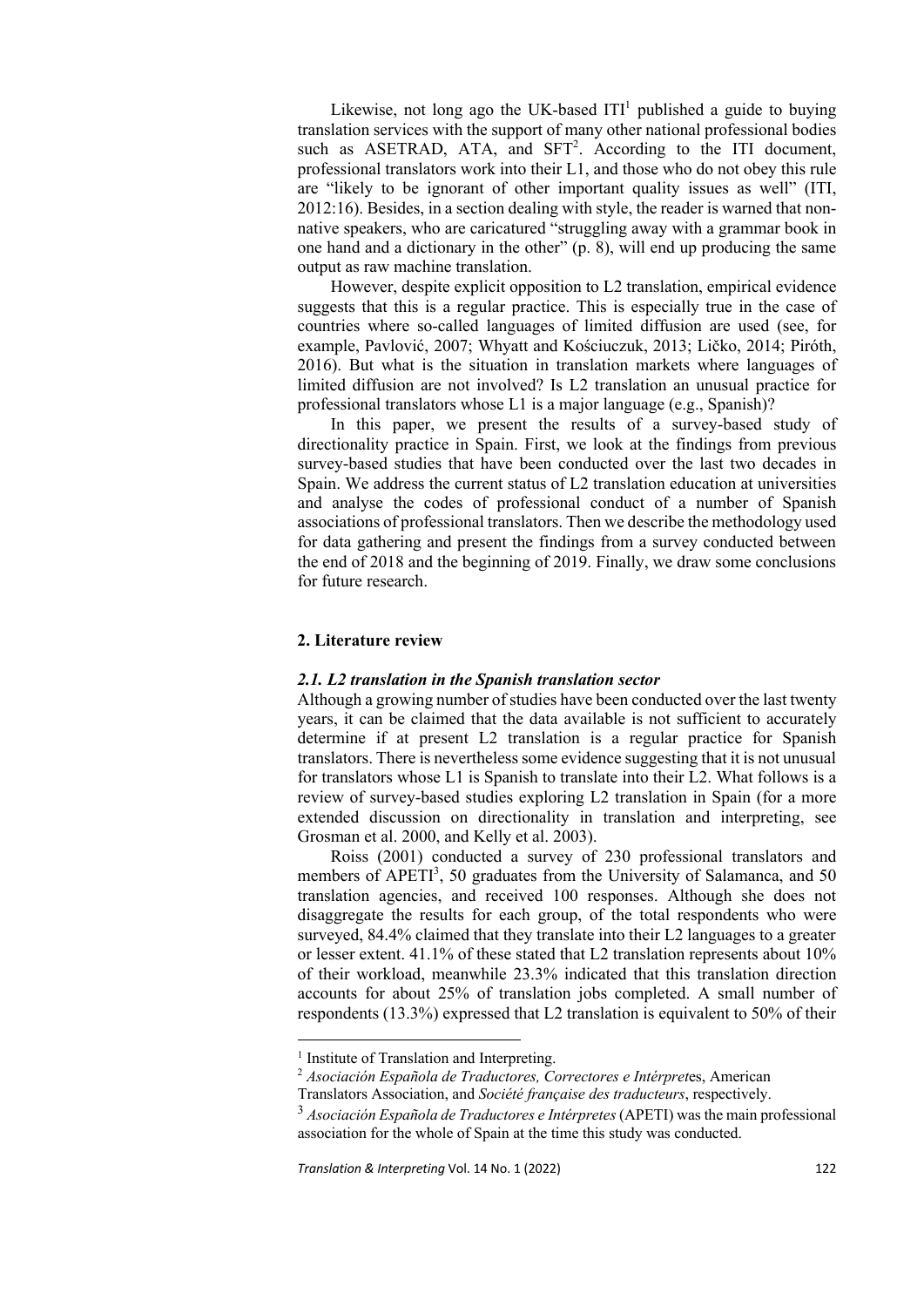total income. Interestingly, 6.6% of professional translators reported translating more frequently into their L2 than into their L1.

Navas and Palomares (2002) investigated the situation of the Spanish translation sector in the digital context of the Internet. For that purpose, they surveyed 211 Spanish translation companies that at the time of the study offered their services online. 43 respondents returned the survey. Their responses showed that, on a scale of 1 (never) to 4 (always), L1 translation (3,9) and L2 translation (3,73) were the most in-demand professional services. In line with such evidence, both L1 and L2 would have a similar prevalence in the Spanish market. However, data about the background of translators who performed such tasks (especially in the case of L2 translation) was not described in this study. In this survey, English and French (72%) scored as the most demanded target languages, followed by German (69.7%) and Spanish (67.4%).

A study by Zimmerman (2007) recruited a sample of 54 translation students from five Spanish universities that at the time of the survey were taking or had taken a module on specialised translation practice (Spanish-German). In her analysis, she found that more than 50% of the respondents had provided L2 translation services during their internships in companies and external institutions, even before completing their translation degrees and graduating.

A small-scale study by Rodríguez-Inés (2008) surveying 35 self-employed professional translators whose L1 was Spanish found that 100% had been asked to provide translation services into English. Only 5% of those surveyed claimed that they had declined the offer. It is interesting to note that in this study, the clients who sought to buy L2 translations mainly comprised non-translation companies (48.3%) and individuals (40%), although they also included translation companies (8.3%) or institutions (3.3%). These results match the assumption that the general public might not be aware of translators' potential asymmetrical competences in their working languages.

The White Paper on Institutional Translation and Interpreting by the Spanish Ministry of Foreign Affairs (RITAP, 2012), regarded as an authorised reference for consultation on the status of translational activities in the public sector, drew on the input of 136 translators employed by a number of Spanish government ministries and agencies. This survey-based study found that more than 75% (106) of the respondents reported translating into their L2.

With the aim to track market variances, Lozano (2011) administered a survey based on the tool previously developed by Roiss (2001) to 160 translation agencies and 15 self-employed translators. Her final sample was composed of 32 (63%) self-employed translators, 6 (12%) salaried translators, and 13 (25%) owners and/or managers of translation companies. She found that around 75% of respondents provided L2 translation services, with 17% reporting that this translation direction accounts for more than 50% of their workload. The results match previous studies.

Another study based on a survey of 6 Spanish translation companies (Masseau, 2013) showed that 5 of them benefited most from translation services provided from Spanish into other languages rather than the reverse scenario. It is of interest that 2 out of these 6 translation companies acknowledged sporadically using the services of translators whose L1 do not always match the target languages of translation projects.

More recently, Gallego Hernández (2014) conducted a survey of around 4500 sworn translators. The final sample of L1-Spanish sworn translators consisted of 326 respondents. A Likert-type scale was used to measure the frequency of L2 translation services. Only 31% (93) of those who responded almost never or never translate into their L2. This means that around 70% of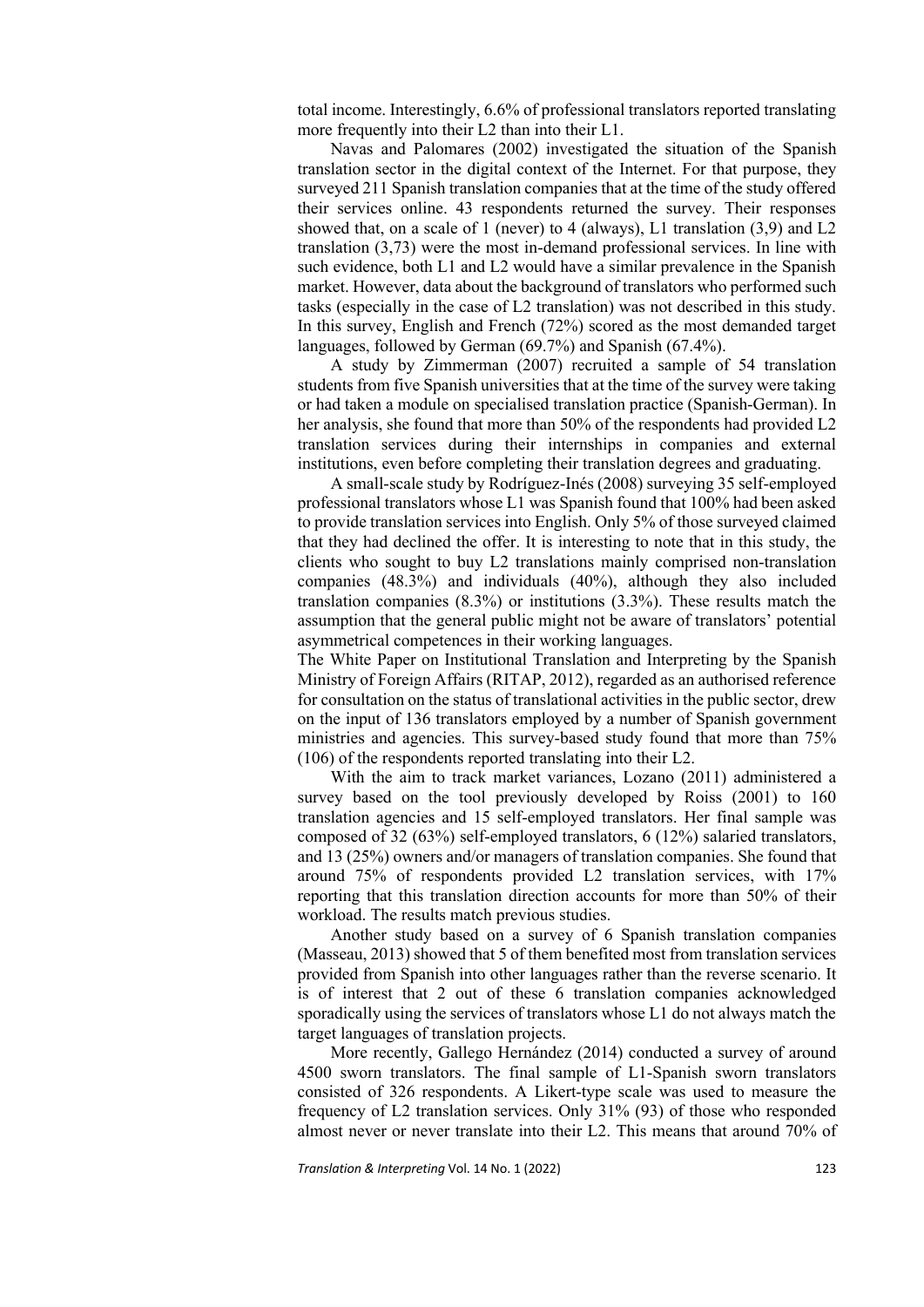translators translate into their L2 in different ranges of frequency (from sometimes to always). These results are consistent with the provisions of the Spanish Official State Gazette (BOE, 2020). Accordingly, sworn translators appointed by the Spanish Ministry of Foreign Relations, European Union and Cooperation, who have normally passed a state exam in a specific language pair, are expected to translate into both their L1 and L2.

Lastly, a more recent study by Pérez Macías (2017) focused on L2 translation from Spanish (L1) into German (L2). The author found that 6 respondents out of a sample of 10 translators claimed translating into German as their L2, while 4 translated into German as their L3.

The most significant observation to emerge from these studies is that, contrary to most translation service providers claims that they "only work with carefully selected native speakers of the target language", L2 translation is a task performed by both self-employed and salaried translators whenever circumstances demand it.

#### *2.2. L2 translation in Spanish universities*

In the last ten years, Spanish universities and translation education institutions alike have engaged in a process of curricular reform whose main goal was creating the European Higher Education Area (EHEA). Translation Studies in Spain have witnessed the implementation of new Bachelor's degrees —4-year undergraduate programmes—, and Master's degrees —1-year postgraduate programmes— in accordance with the provisions of the Royal Decree 1393/2007 (BOE, 2007), which establishes the organisation of new official university studies adapted to the EHEA. Henceforth, higher education institutions have more autonomy to design and offer a certain degree without there being a prior catalogue established by the Spanish Government. As a result, university-degree programmes in Translation have established their own curriculum, thus leading to differences from one programme to another.

In one co-authored work (Horcas-Rufián and Kelly, 2020), we recently carried out a study that explores the extent to which provision has been made for L2 translation across new university curricula. Our analysis shows that because there is no legal requirement anymore to include a component devoted developing translation students' L2 translation competence, many programmes no longer provide training in this translation direction.

At the undergraduate level, 6 out of 28 Bachelor's degree programmes do not provide any education in L2 translation, while 10 out of these 28 offer a minimum exposure to this direction, i.e., 6 compulsory ECTS credits. This would mean that more than 50% of current curricula offer no L2 translation training or the bare minimum.

At the postgraduate level, about half of Master's degree programmes (12 out of 25) offer some sort of training in L2 translation, although the type and number of ECTS credits vary considerably. As a rule, L2 translation course units are elective. Exceptionally, 4 curricula include compulsory course units with a credit load that ranges from 2 to 8 ECTS. However, in most cases, this figure can be explained because L2 translation is normally a content of course units focusing on L1 translation, or course units offering both L1 and L2 translation practice.

In terms of working languages, the target languages taught at undergraduate level are English in every programme, French in 13, and German in 6. Only the University of Granada offers Arabic as a L2. It is interesting to note that half of degree programmes offer English as the only L2. Furthermore, English is the most prominent language at postgraduate level; it is not only the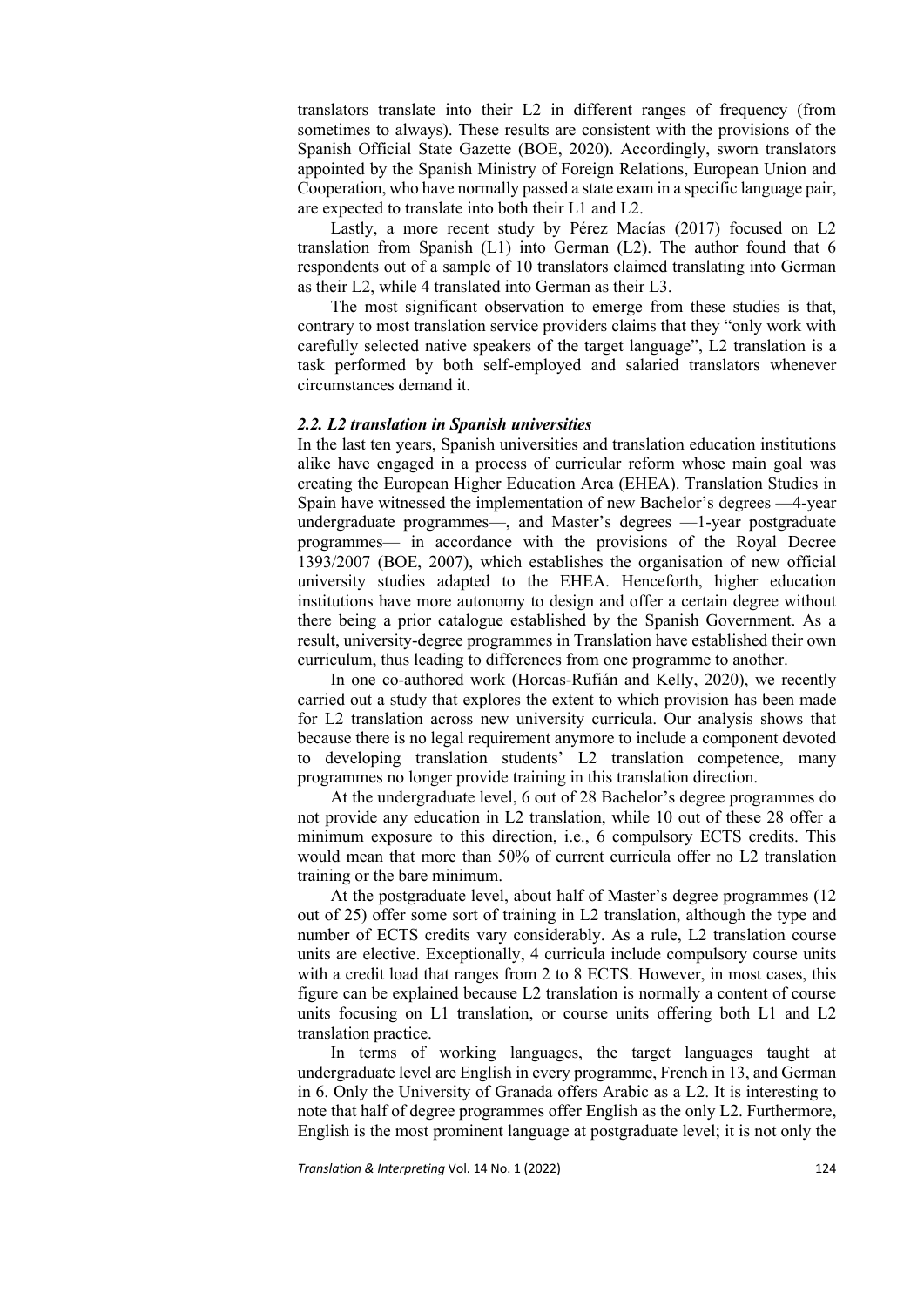sole L2 in a third of Master's degree programmes, but also the only one offered as a working language in all of them. It is followed by French (in 15), German  $(11)$ , Arabic  $(5)$ , Italian  $(4)$ , Chinese  $(3)$ , and Portuguese  $(2)$ .

Being mindful of the data presented in the previous section, the fact that L2 translation education and training is scarce at Spanish universities appears to be at odds with the expectations of the translation sector in Spain.

#### *2.3. L2 translation in Spanish codes of professional conduct*

In recent years, translators' codes for professional practice have become a musthave document for associations of professional translators. Most associations now have a code that members are expected to follow, although translators who do not belong to a professional association may as well apply these codes' principles designed to aid translators in their daily work. Below we analyse how the so-called 'mother tongue principle' for translating has been incorporated in the codes of conduct of the six Spanish associations of professional translators that granted us access to survey their members (see survey-based study presented later in this paper).

The code of conduct of ASATI (*Asociación Aragonesa de Traductores e Intérpretes*) states that command of the working languages —including the mother tongue, which shall be the preferred target language— is prerequisite to any translation task and related activities, either spoken or written (ASATI, n.d.).

Meanwhile, ATRAE (*Asociación de Traducción y Adaptación Audiovisual de España*) advises that the translator shall be a master of the language into which they translate (known as target language), which should be their mother tongue or a language they use at a native level. If this is not the case, they shall commit to working closely with a native speaker of the target language (ATRAE, n.d.).

In the same vein, ASETRAD (*Asociación Española de Traductores, Correctores e Intérpretes*) similarly asserts that the translator shall possess an adequate knowledge of the language from which they translate and should, in particular, have excellent command of the language into which they are translating. In general, they shall neither seek nor accept work under conditions that fail to meet this standard, except if they can ensure optimum quality of the final product with the support of other professionals, such as qualified revisers (ASETRAD, n.d.).

Also, APTIC (*Asociación Profesional de Traductores e Intérpretes de Cataluña*) recommends translation professionals to undertake work which they are competent to perform and in the languages for which they are qualified or have been trained to translate. In addition, APTIC's code of conduct further develops that both translators and revisers shall only accept assignments they can complete. This refers primarily to both their languages and fields of specialisation, but also to the resources they have, skills, level of comprehension and fluency. Additionally, the code determines that translation products should be revised by an individual who possesses suitable knowledge and qualifications —this shall be either provided by the contracting agency or outsourced (APTIC, n.d.).

Further, according to APTIJ (*Asociación Profesional de Traductores e Intérpretes Judiciales y Jurados*), translators shall only render their services in the languages for which they have professional skills and may not do any translation work if they lack skills. Translators shall continuously improve their skills and knowledge and shall promote professionalism through activities such as continuous professional development (APTIJ, n.d.).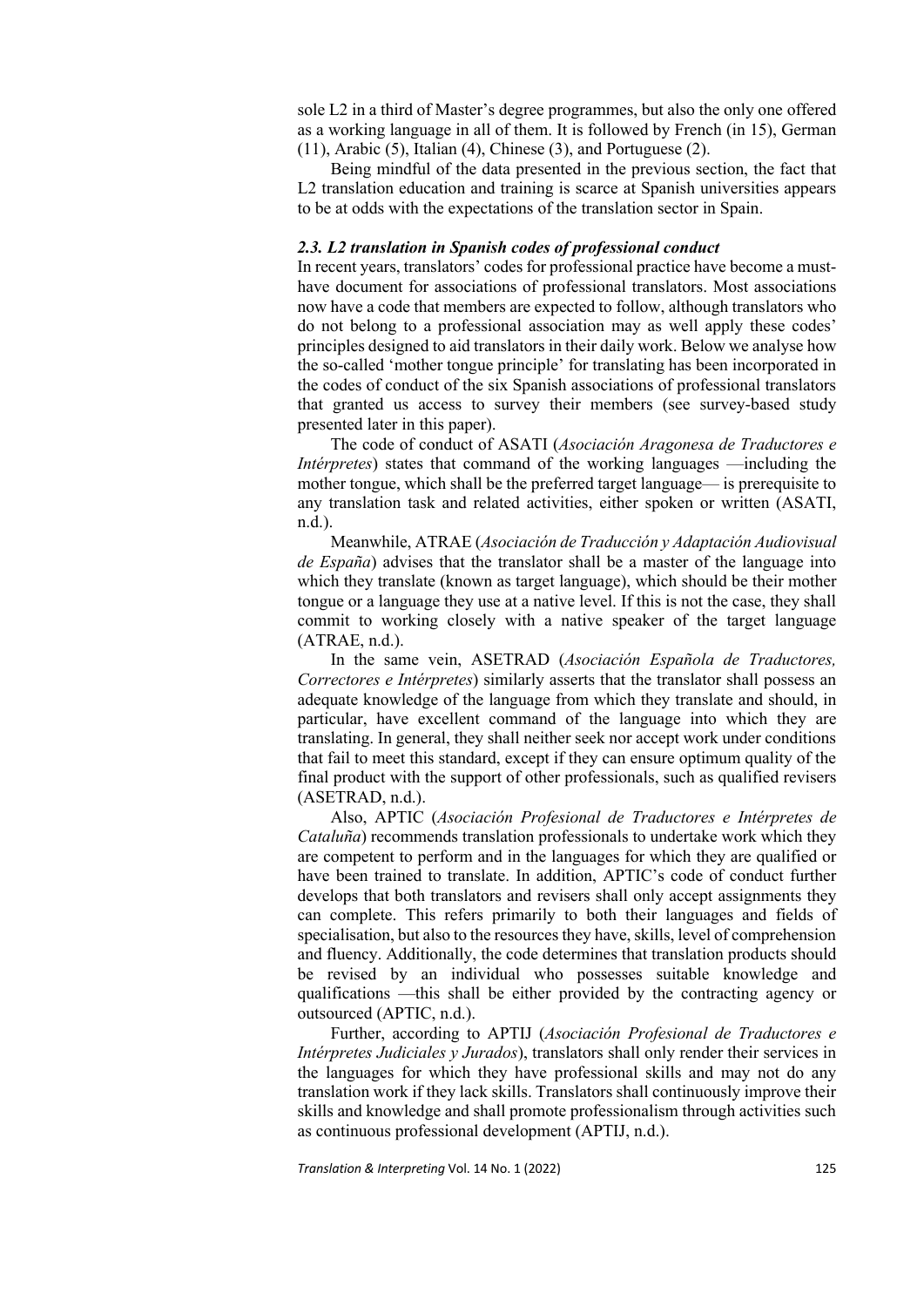Finally, the professional standards published on the website of AGPTI (*Asociación Galega de Profesionais da Traducción e da Interpretación*) do not contain any reference to translation directionality. AGPTI's position on this matter, thus, remains unknown.

# **3. Methodology**

# *3.1. Materials*

An observational, descriptive, cross-sectional survey-type study, in the form of a self-administered questionnaire was conducted from November 2018 to January 2019. The purpose of this study was to investigate the current practice of professional L2 translation in Spain as well as professional translators' attitudes regarding translation directionality. The survey was built using Google Forms because of the software's ease of use, accessibility, and functionality. A total of 12 questions built upon the set of questions initially asked by Roiss (2001) were included in the survey. These questions cover demographic parameters (such as age, sex, education level, occupation, and years of experience), target L2, type of texts frequently translated, most common translation fields of specialisation, revision methods and procedures, and attitudes towards L2 translation in both translation education and professional practice. The survey questions are shown in the Appendix<sup>4</sup>. Data were registered in the Google Forms database server and analysed using Microsoft Excel.

# *3.2. Sampling methods and procedures*

A multi-modal method of Internet-mediated survey advertising and recruitment of respondents in this study included: (1) survey invitations distributed via electronic email and/or newsletters of Spanish associations of professional translators. Table 1 highlights the number of members to whom survey invitations were sent as reported by 6 associations (additional associations<sup>5</sup> were contacted via email, but they did not respond to our requests for survey invitation distribution to members). These figures were obtained through personal communication (February 2019). Information regarding recipients' membership to multiple associations is unknown given that the researcher did not have direct access to mailing lists. Consequently, a degree of overlap among members of these associations is likely, which means it is unclear how many translators were reached.

Bearing in mind that not all translators are members of professional associations, the following sampling method was adopted: (2) survey invitations placed on the social media networking website Twitter, using a targeted social media strategy. To minimise costs, an entirely cost-free approach was employed. Generic invitations and individual personal invitations were extended via the researcher's social media account. The free version of the computer application Followerwonk was used to identify the social media

<sup>&</sup>lt;sup>4</sup> The language used in the survey was Spanish, meaning that the translation into English presented in the Appendix is only provided for information purposes. The author would like to acknowledge with gratitude the good work done by Eleanor Staniforth, the translator.

<sup>5</sup> ACE Traductores, ATIJC (*Asociación de Traductores e Intérpretes Jurados de Cataluña*), EIZIE (*Euskal Itzultzaile, Zuzentzaile eta Interpreteen Elkartea*), and XARXA (*Red de Traductores e Intérpretes de la Comunidad Valenciana*).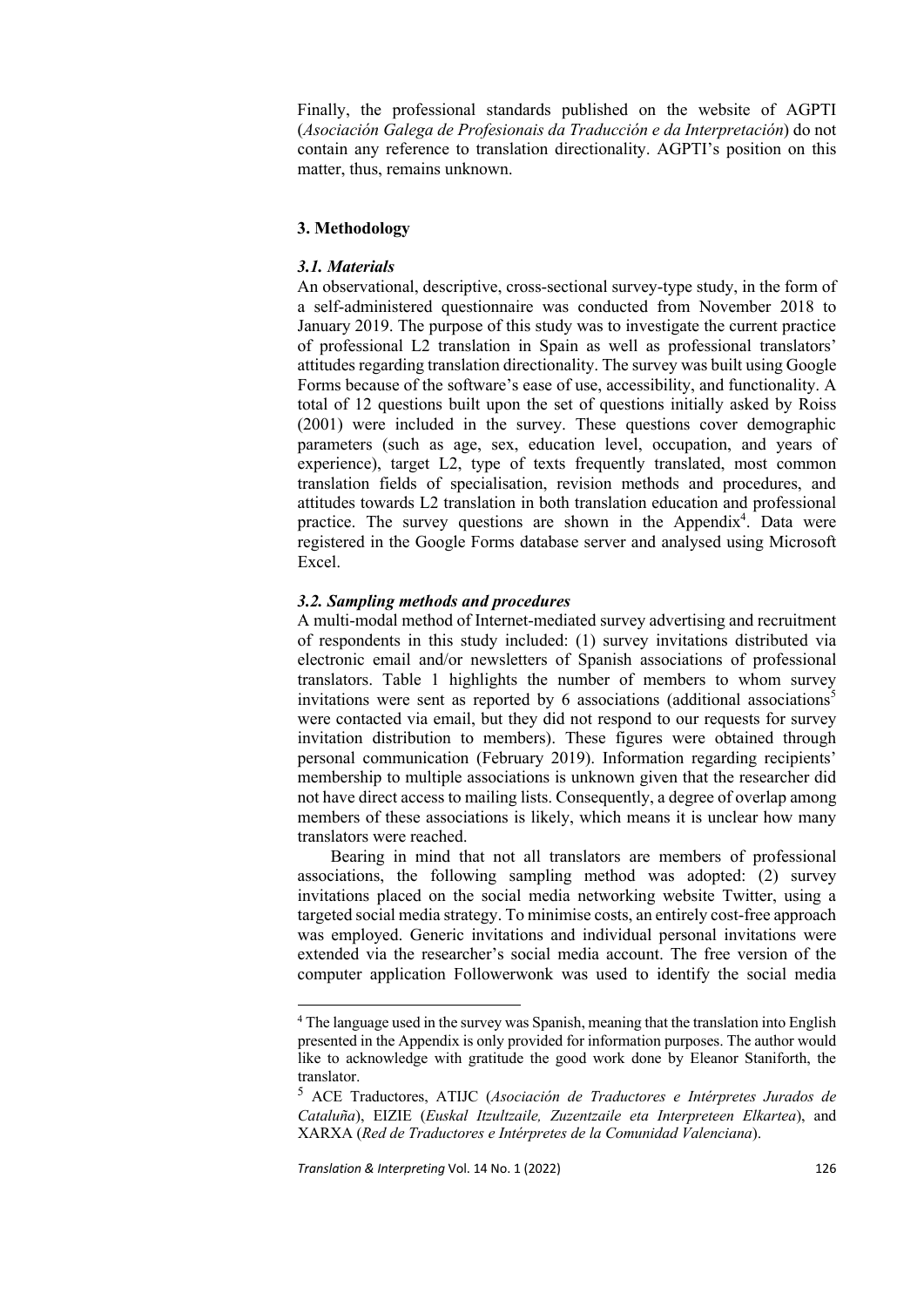profiles of potential respondents likely to meet the eligibility criteria, searching the biographical data provided on Twitter users' profiles for the keywords 'translator' ('*traductor*'/'*traductora*'/'*traductores*' for the Spanish masculine, feminine and plural forms of the noun) and 'translation' ('*traducción*'), and the location 'Spain'. A list of relevant accounts of individuals was created and these became recruitment targets for this study. Tweets to potential participants were targeted by mentioning the targets' username —e.g.,  $@$  username— in the tweet. Both general and individual personal invitations specifically included the request to share and further disseminate the invitation with further suitable professional networks. All the tweets sent contained a link to the survey website and used informal and friendly language. Thus, although survey invitations consisted of a brief outline of the study and who was required to answer the survey, one clear drawback is the total lack of control over which individuals or communities of interest would respond once the set of invitations was sent. Therefore, the figures presented below should be viewed as giving a general indication of current L2 translation practice in Spain rather than being numerically meaningful.

Table 1. Number of members by association of professional translators

| <b>Association</b>                                                                      | <b>Members</b> |
|-----------------------------------------------------------------------------------------|----------------|
| APTIC - Associació Professional de Traductors I Intèrprets de                           | 400            |
| Catalunya                                                                               |                |
| - Asociación Profesional de Traductores e Intérpretes<br>APTIJ<br>Judiciales y Jurados  | 92             |
| ASATI - Asociación Aragonesa de Traductores e Intérpretes                               | 61             |
| ASETRAD - Asociación Española de Traductores Correctores e<br><i><b>Intérpretes</b></i> | 1087           |
| ATRAE - Asociación de Traducción y Adaptación Audiovisual de<br>España                  | 300            |
| AGPTI - Asociación Galega de Profesionais da Traducción e da<br>Interpretación          | 100            |

Equally, sampling strategies did not target a particular segment of the Spanish translation sector but rather aimed to reach as many translators as possible. Inclusion criteria, as outlined in survey invitations, were that participants declare professional translation as their main occupation and participants' L1 be the variety of Spanish as spoken in Spain (as opposed to the Spanish spoken in the Americas).

# **4. Findings**

# *4.1. Sample*

A total of 232 responses were returned within a span of three months. 25 were discarded as not valid because they did not declare professional translation as their main occupation $6$  and, therefore, did not meet the eligibility criteria. Therefore, the sample for this study consisted of 207 professional translators. Respondents were primarily female (70%) over male (30%). The higher survey

 $6$  Responses not included in this analysis reported foreign language/translation teaching as main occupation, as well as other activities such as client service involving translation and/or interpreting among other tasks.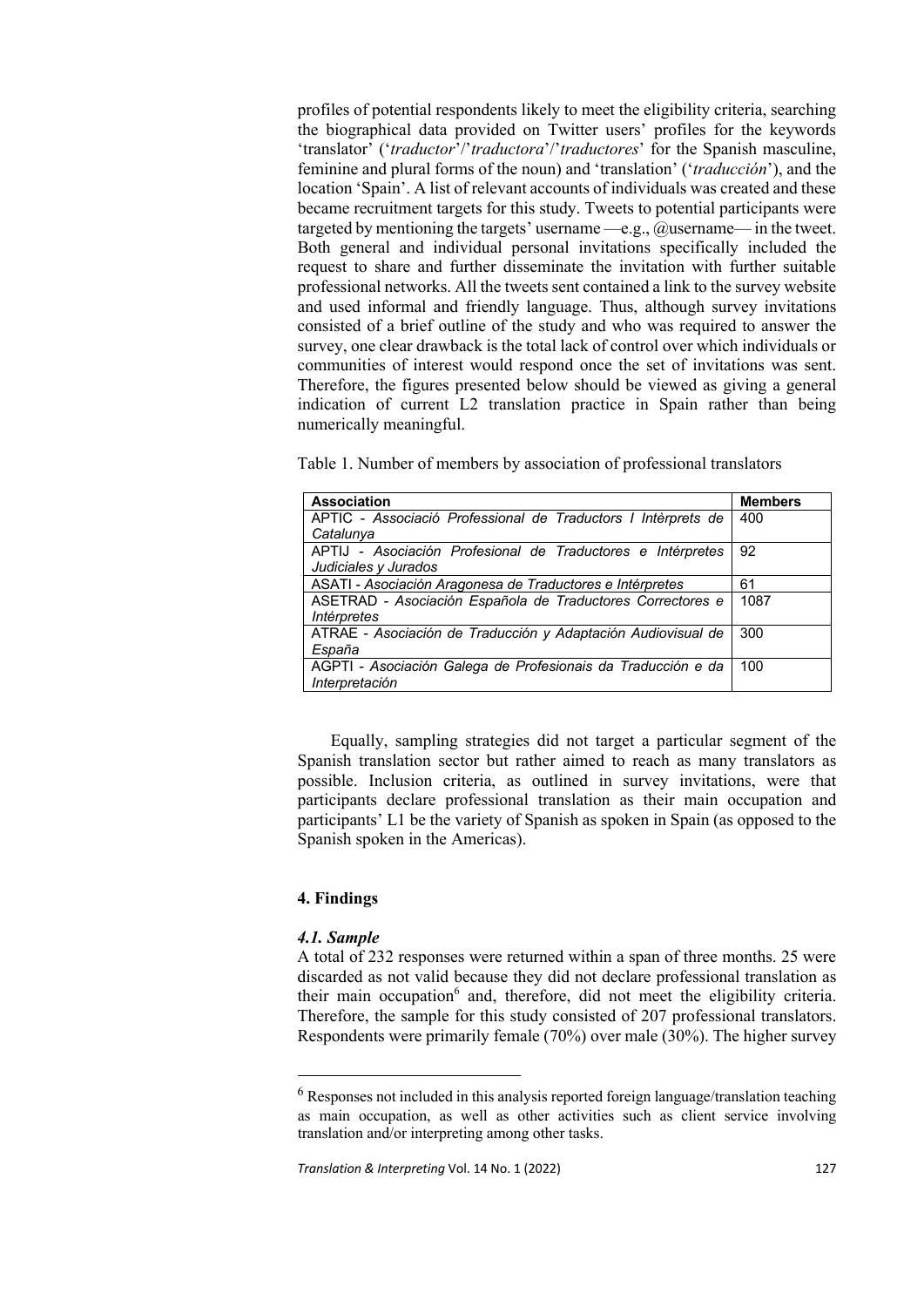response rate for women than men is in line with research on the employability of graduate students (see, for example, Ladrón Andrade, 2017).

Regarding work experience, most survey participants have been active for more than 5 years (over 70%), indicating that a high number of participants should be able to provide a clear statement of L2 translation demand. Participants who have between 6 and 10 years of translation work experience are a fairly large group as well, representing 24% of the overall sample





Almost all the survey participants are highly educated: 99% hold at least one university/higher-education degree. The sample is heavily dominated by respondents with a university degree in Translation, who account for over 80% of total responses. Other respondents are also from a variety of different fields: Philology (8.70%), Law (1.93%), Business Sciences, History, Modern Languages or Journalism and Media (0.97% each) (Figure 2).



*Translation & Interpreting* Vol. 14 No. 1 (2022) Figure 2. Sample distribution by university/higher-education degree (%)

128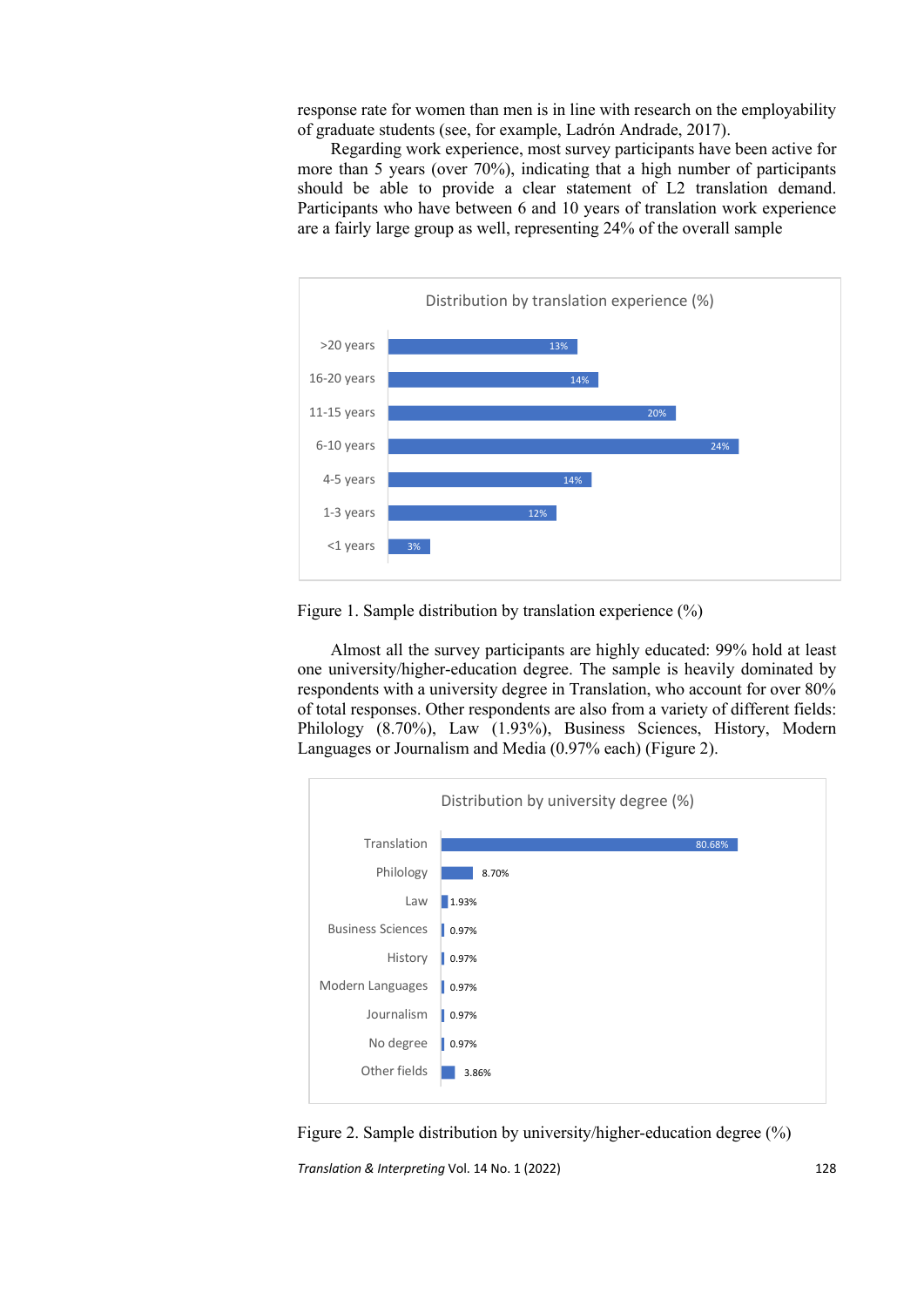In the sample, 99% of respondents said that they work as professional translators. The analysis showed that the vast majority 84.54% described themselves as being self-employed. Also, while 5.80% of them reported being employed by a government agency, a similar number (5.31%) indicated being in-house translators in a translation company. This percentage is slightly lower (3.38%) for the in-house translators employed in a non-translation company. The remaining almost 1%) refers to linguists or computational linguists who claimed engaging in translational activities. The fact that our sample consists of respondents from different occupational backgrounds, working in a variety of settings and contexts (private (non-)translation companies as well as government departments, agencies or public bodies), means that the findings are not limited to a specific occupational status (Figure 3). Nevertheless, the main pattern that emerges in these data is that the majority of translatorsin Spain are self-employed. These results are in line with previous studies (for an analysis of self-employed entrepreneurs in the Spanish translation sector, see Gieure Sastre, 2016).



Figure 3. Sample distribution by occupational status (%)

#### **4.2. L2 translation practice (%)**

As presented in Table 2 below, almost 25% of the survey respondents reported that they never engage in L2 translation. However, over 75% said that they translate into their L2 to a greater or lesser extent. Of these, as many as 57.49% claimed that L2 translation accounts for 1-50% of their total workload. Translators who fall within this group can be subdivided into those who indicated that: (1) L2 translation accounts for 10% or less of their workload  $(34.30\%)$ ; (2) L2 translation accounts for 10-25 % of their workload  $(9.66\%)$ ; (3) L2 translation accounts for 26-50 % of their workload (13.53%). Another 17.87% of translators say that L2 translation represents more than 50% of their total workload.

The first two columns of Table 2 show a detailed account of the respondents' workload for L2 translation. The figures in the second column indicate the number of participants who reported working into their L2 the percentage of time stated in the first column. Columns 3 and 4 show collapsed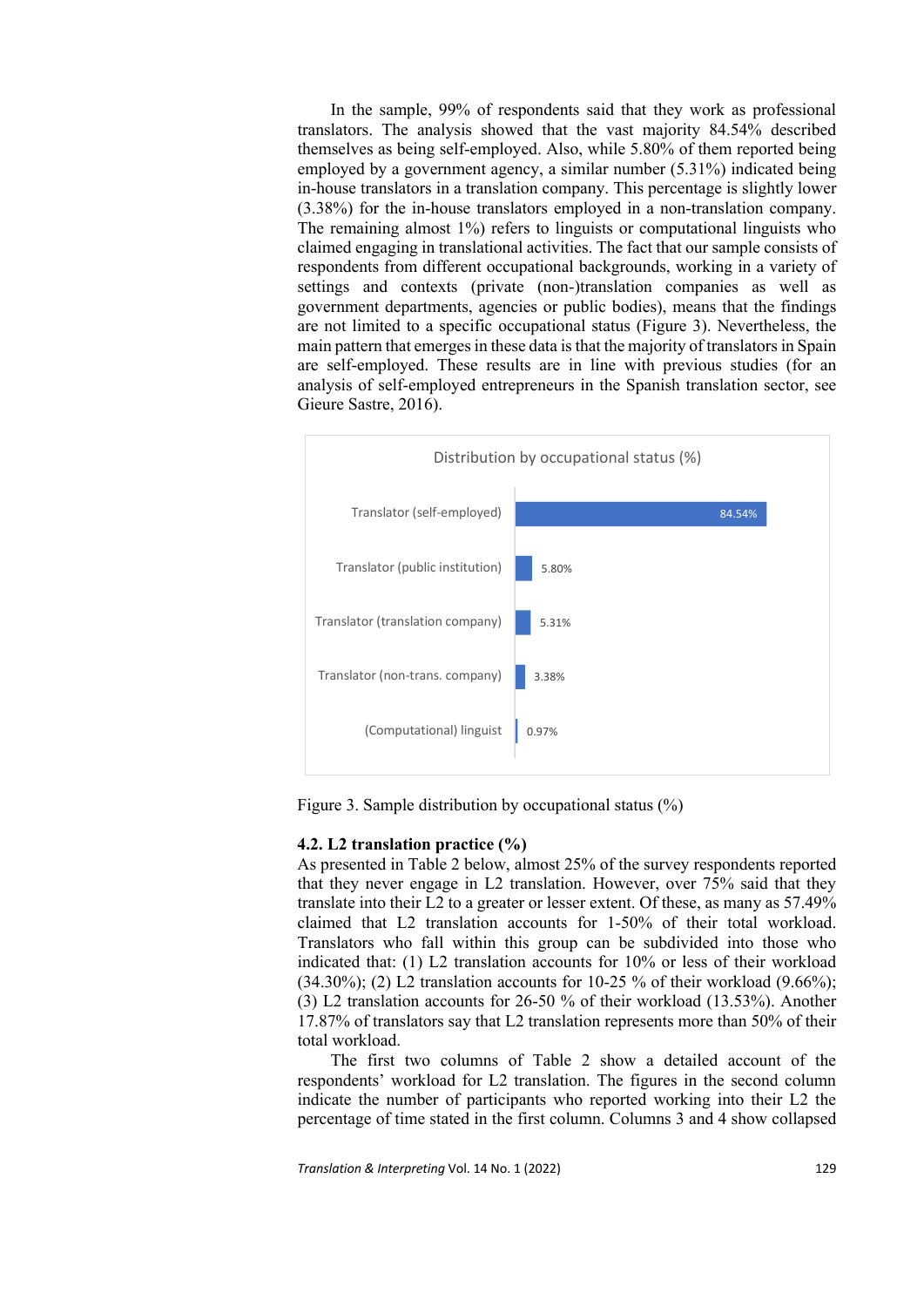figures for the three groups (0%, equal or less than 50%, and greater than 50%, respectively).

| L <sub>2</sub> translation<br>workload (%) | No. of survey<br>respondents |         | Collapsed figures (%) |
|--------------------------------------------|------------------------------|---------|-----------------------|
| $0\%$                                      | 51                           | 0%      | 24.63%                |
| $≤10%$<br>>10%<br>>25%                     | 71<br>20<br>28               | ≤50%    | 57.49%                |
| $>50\%$                                    | 37                           | $>50\%$ | 17.87%                |
| <b>Total answers</b>                       | 207                          |         |                       |

Table 2. Sample distribution by L2 translation workload (%)

Importantly, L2 translation seems to be a common practice especially among in-house translators in both non-translation companies and government agencies: for more than half of the survey respondents who reported working in a non-translation company or government agency (57.14% and 58.33%, respectively), L2 translation makes up more than 50% of their total workload.

# *4.3. Target L2*

The respondents reported the following L2 as languages they most frequently translate into when their source language is Spanish: English (80.77% of survey respondents), French (15.38%), German (9.62%), Arabic (5.13%), Catalan (5.13%), Galician (2.56%), Russian (2.56%), Italian (1.92%), Portuguese (1.92%), Modern Greek (1,28%). Basque, Czech, Dutch, and Romanian were mentioned once each. As highlighted by Figure 4, English is by far the most intensive L2, followed by French and German. In addition, it is interesting to note over 15% of respondents reported translating into more than one L2, and over 6% said that they translated into at least two L2. Of these, 90% indicated that English was one of the L2 they normally translate into. This is probably because English is the L2 most frequently taught in translation curricula at Spanish universities (Horcas-Rufián and Kelly, 2020).



*Translation & Interpreting* Vol. 14 No. 1 (2022) Figure 4. Target L2 by frequency (%)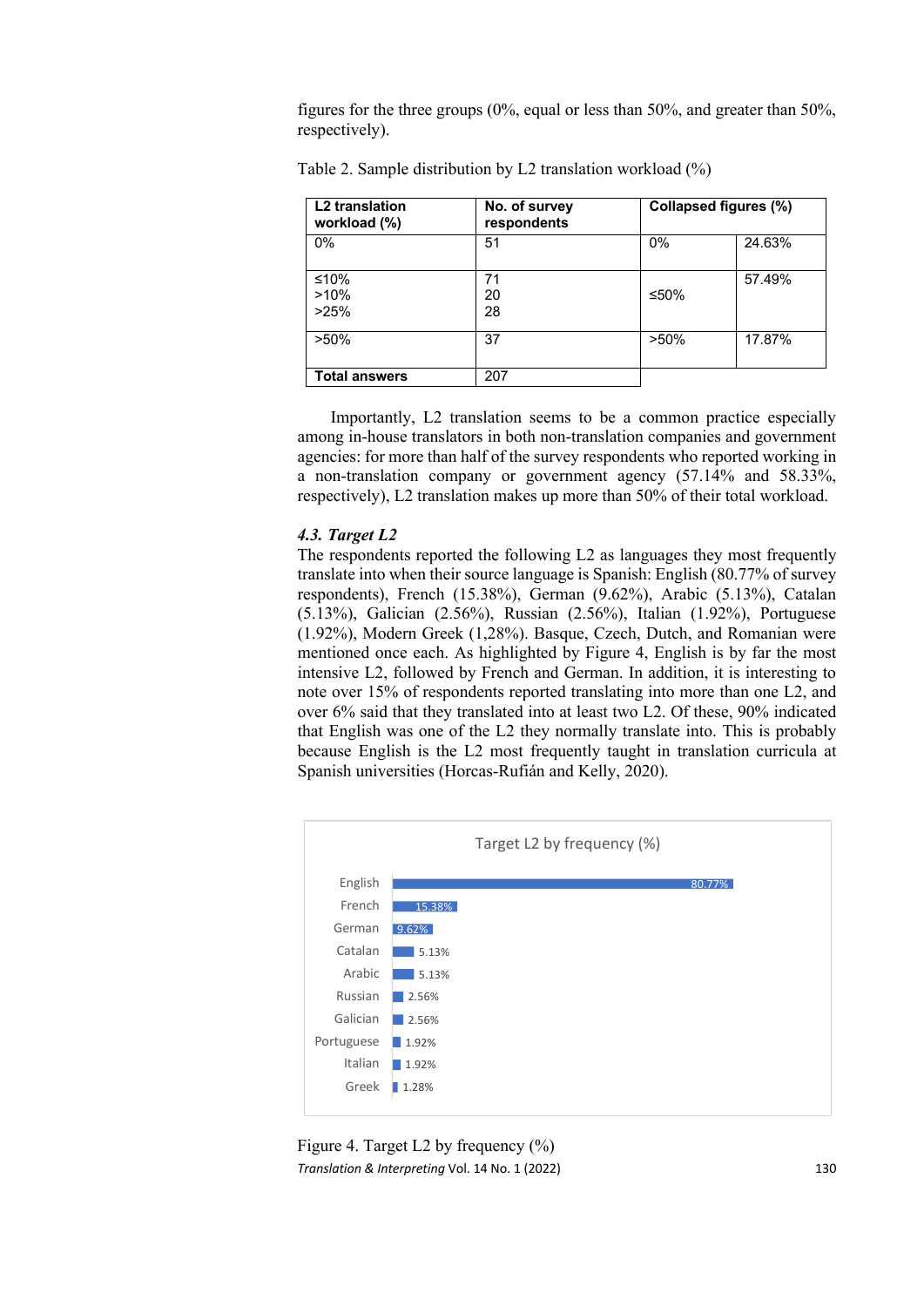#### *4.4. Types of texts*

Types of texts commonly translated as part of L2 translation assignments may be a very significant matter for translator education, however, research on these has often been neglected by previous studies on the practice of L2 translation in Spain. The list depicted in figure 7 is a starting point: it presents a summary of the types of texts that have been translated in the past by our sample of L2 translators. Our analysis shows that certificates rank as the most frequent type of text in L2 translation (as reported by over  $50\%$  of the  $156<sup>7</sup>$  respondents who said that they translate into their L2 to a greater or lesser degree). Contracts, agreements, corporate statutes, meeting minutes and other legal instruments (e.g., judgments, court rulings, police statements, indictments, summons, criminal accusations, complaints, or letters rogatory) also seem to be frequent types of texts as stated by 20% to 37% of the answers). Correspondence and internal communication is also regarded as another frequent type of text in the L2 direction (over 30%). Other relevant types of texts are those belonging to the advertising (e.g., brochures and prospects, product descriptions, catalogues) and technical domains (e.g., annual accounts and financial statements, data sheets, accounting documents such as invoices, payslips, payment documents, and budgets).



Figure 5. Types of texts by frequency (%); for brevity, percent values <10 are not shown

Despite the low frequency, it is worth mentioning that audiovisual texts were reported by some respondents (6%). This category was coded during the analysis: as per these respondents, certain audiovisual products such as scripts or subtitles are translated into English as a *relais* language. Later, this translation is into multiple target languages. This is a case where L2 translation is used to produce a semi-elaborated product, i.e., a suboptimal translation in Prunč's (2003) terms.

 $\frac{7}{7}$  This is the total number of translators who reported engaging in L2 translation.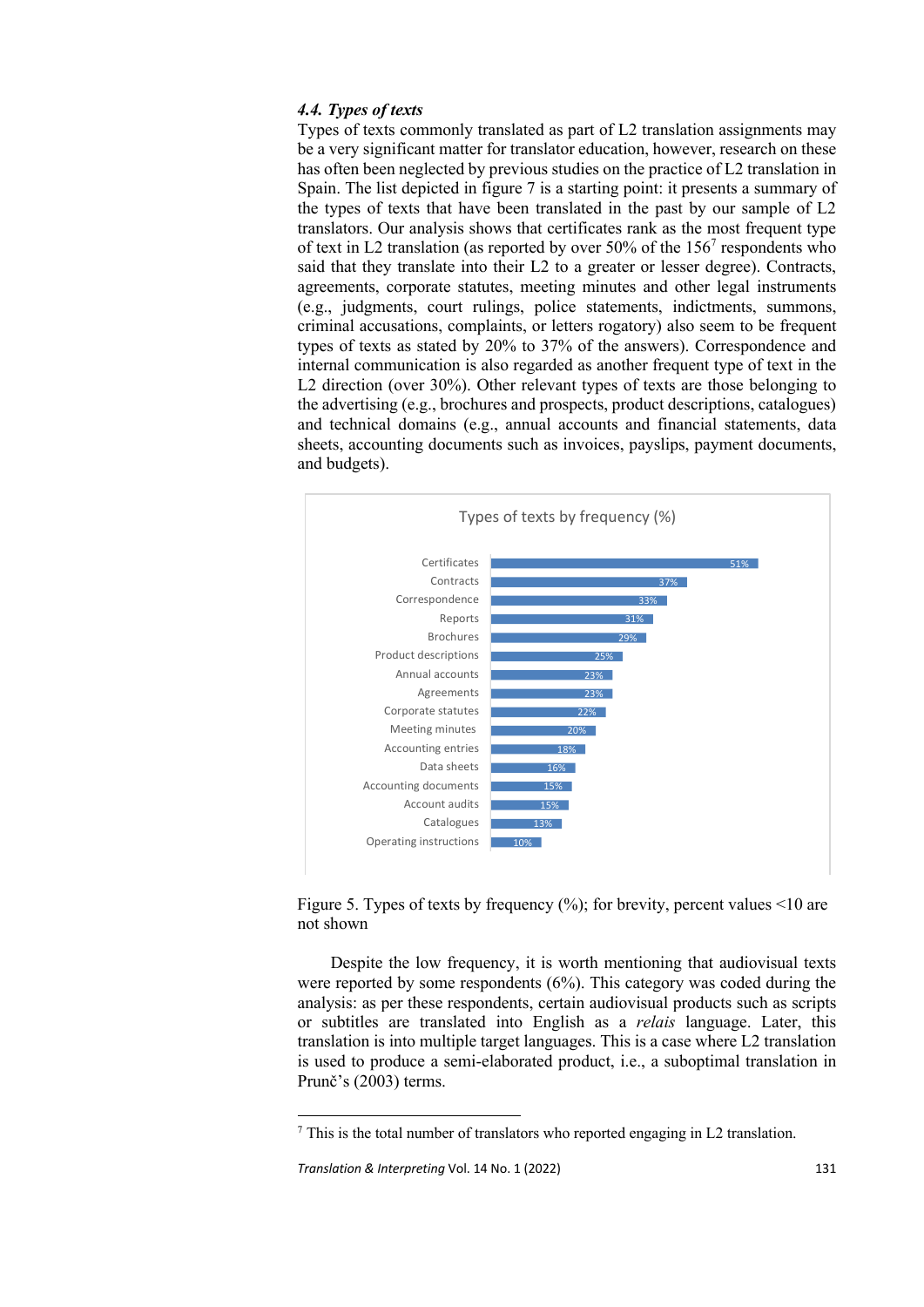# *4.5. Translation fields/specialties*

Survey respondents were also asked about the fields of specialisation they most frequently worked in when translating into their L2. The most demanded fields reported are listed from the most frequent to the least frequent in Figure 6. Up to over 30% of the respondents said that they regularly translate texts that belong to legal areas such as Civil Law (32.05%), Administrative Law (26.92%), Commercial Law (20.51%), Financial and Tax Law (17.31%), Criminal Law (16.67%), Procedural Law (14.74%), and Intellectual Property Law (8.97%). Other specialties that show a high observation frequency are Education (25%), Travel and Tourism (16.67%), Economics and Finance (16.03%), Banking (12.18%), and Building (10.26%). It should be noted, however, that translation fields mentioned are many and varied.



Figure 6. Translation fields/specialties by frequency (%); for brevity, percent values <10 are not shown

#### *4.6. Revision and quality assurance methods*

While firm opponents to L2 translation would generally agree that this practice may be tolerable provided that a second translator —i.e., a native speaker of the target language— revises the non-native speaker's produced translation, it is also important to note that the translation standard ISO 17100 (International Organization for Standardization [ISO], 2015) specifies that all translation services must include both translation and revision. The translator will translate a text and they will self-revise their own work for possible semantic, grammatical and spelling issues, and for omissions and other errors, as well as ensuring compliance with any relevant translation project specifications. Then, a person other than the translator will revise. However, while the cross-check principle (the so-called 'four-eyes principle') is explicitly included in the standard, the native-speaker principle is disregarded.

We asked translators how they revised their L2 translations. 60% of the respondents who submitted an answer to this question  $(93 \text{ out of } 156^8)$  reported

<sup>&</sup>lt;sup>8</sup> This is the total number of translators who reported engaging in L2 translation.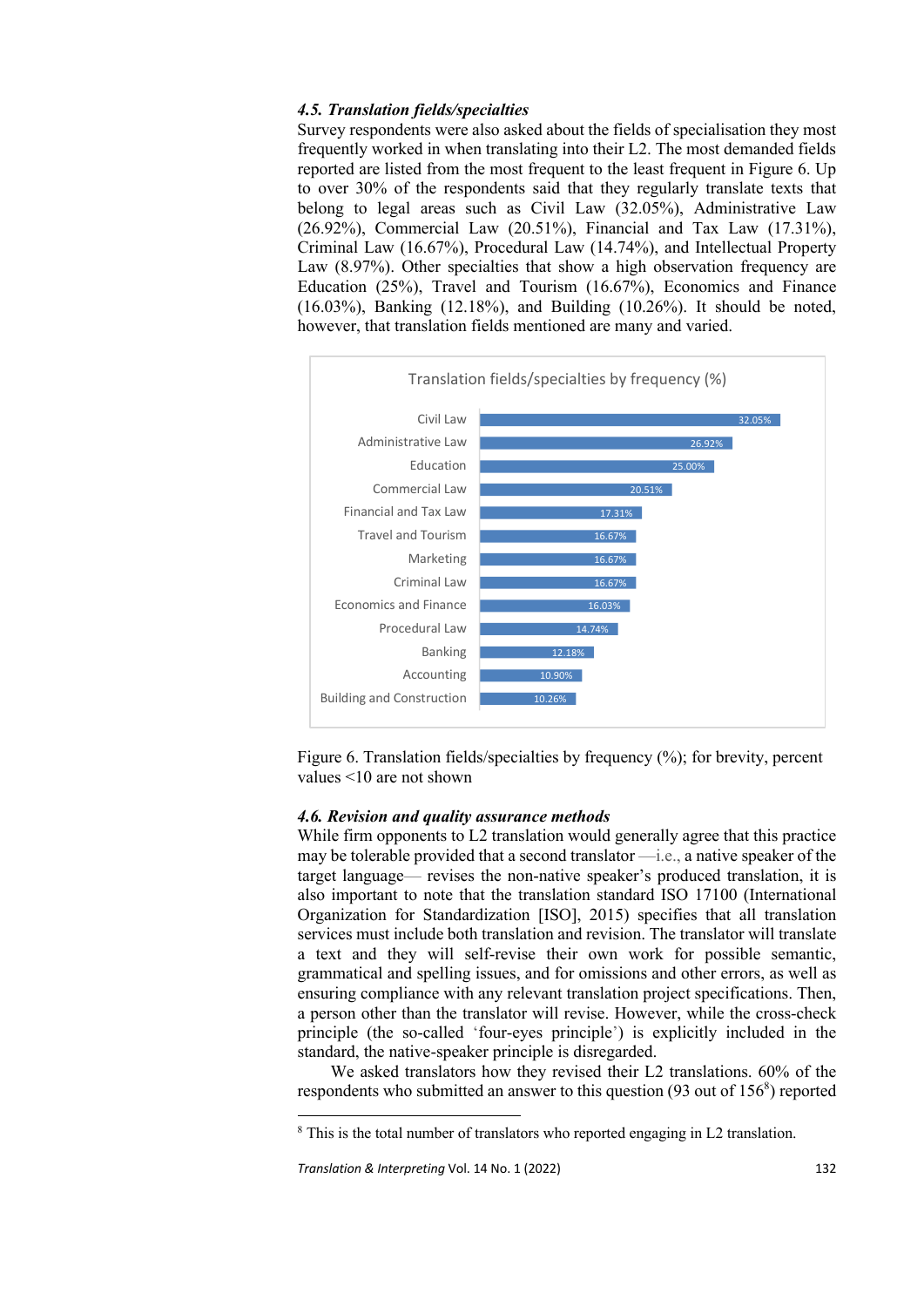that they normally read and revise their translations (i.e., self-revision). For about half of these, self-revision is the only quality assurance procedure before delivering a L2 translation. The other half said that they self-revise their translation and additionally have it checked by a third-party (a L2 (non-)native speaker, or an unknown third-party). On the other hand, revision by a L2 native speaker was reported by 47.44% of the respondents, either as a stand-alone procedure or in combination with self-revision, while revision by a third party who is unknown to the translator (normally, via a translation/non-translation company) or by a non-native speaker are used to a lesser degree by 17.95% and 10.9% of the respondents, respectively. Table 3 summarises the number of respondents who reported using each revision and quality assurance procedure, exclusively or in combination with other procedures.

Table 3. Revision and quality assurance procedures per respondents (%).

| <b>Revision and quality assurance procedures</b>      | Respondents $(\% )$ |
|-------------------------------------------------------|---------------------|
| Self-revision, i.e., the revision is conducted by the | 60%                 |
| translator her/himself                                |                     |
| The translation is revised by a third-party, i.e., L2 | 47.44%              |
| native speaker.                                       |                     |
| The translation is revised by a third-party           | 17.95%              |
| (unknown)                                             |                     |
| The translation is revised by a third-party, i.e., L2 | $10.9\%$            |
| non-native speaker.                                   |                     |

#### *4.7. Attitudes towards L2 translation*

Finally, our 207 survey respondents were asked to what extent they agreed with the fact that some Spanish universities teach L2 translation: did they consider convenient to train translation students in this translation direction, or would it seem more reasonable to use these course units to improve their foreign language skills? Insights resulting from the only open-ended question in the survey are summarised as follows.

Of the 183 respondents who gave an answer to this question, 34% said that, overall, translators should not translate into a language other than their L1. They believe that L2 translation course units offered within university translation curricula should be intended as an aid to improving L2 skills and should never promote this direction in professional practice. Getting acquainted with translational strategies from 'a different perspective' was seen as the 'silver lining'. Additionally, some respondents pointed out to the value of L2 translation course units for exchange students, whose L1, in some cases, match the target language of the class. Opposition to the L2 direction in professional practice was mainly based on economic grounds: it is not a cost-effective practice because the translation process is more demanding on time and resources (provided that the revision is outsourced to a native speaker of the L2).

However, respondents also acknowledged that, in some instances, L2 translation may have advantages e.g., due to the complexity of the source text. Other reasons such as client engagement or regular clients' ad-hoc needs, including budget constraints, were mentioned too (e.g., even in today's globalised translation market, rates charged differ across language pairs and target languages). In the former case —source text complexity—, translators would deem appropriate to accept an L2 translation assignment for as long as they have a firm commitment to keeping a certain client content and are not able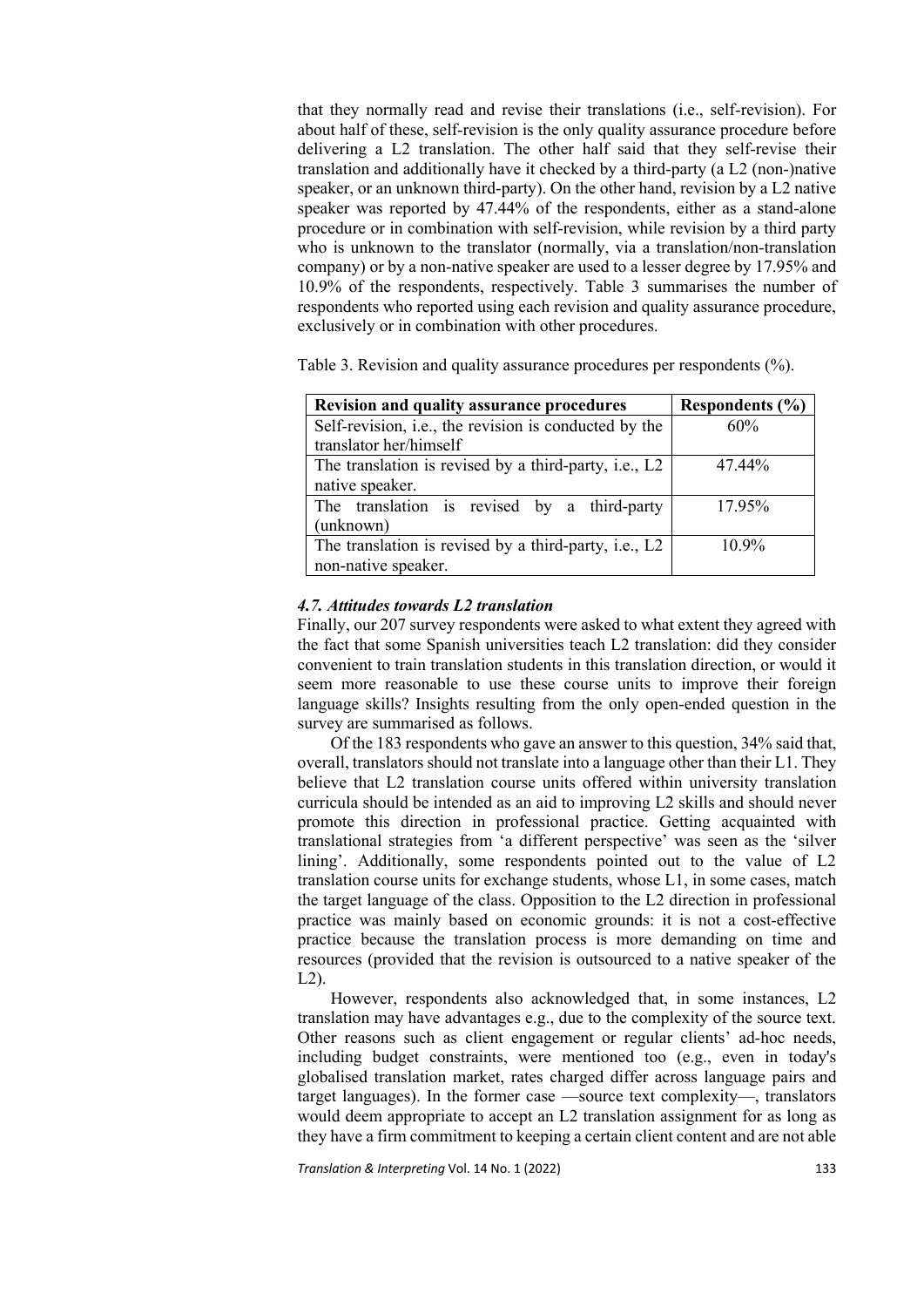to outsource the assignment to another colleague. In the second case, translators would provide a product that meets their client's needs (i.e., a 'fit-for-purpose translation', which does not mean faultlessly. Interestingly, many of these respondents recognised that they occasionally work into their L2.

In contrast, 66% of the respondents think that L2 translation is relevant for overall translator education. Most believe that, although not ideal, the practice of L2 translation responds to an existing demand in the translation sector, especially in language pairs including English. Therefore, L2 translation in university curricula should not be used as a simplistic tool to improve students' L<sub>2</sub> skills. In fact, a number of respondents suggested that, if the market demands translators to be prepared for this type of task, there should be a minimum number of compulsory course units focused on this translation direction.

# **5. Conclusions**

The aim of our study was to explore the current practice of professional L2 translation in Spain as well as professional translators' attitudes towards directionality in a translation sector that does not involve minority languages or languages of limited diffusion. For this purpose, a self-administered questionnaire partially based on Roiss (2001) was developed and a surveybased study was conducted for a 3-month period, from November 2018 to January 2019.

Although it is recognised that the data reported here may or may not be indicative of L2 translation practice in Spain due to shortcomings in the methodology used and resulting sample, our observations suggest that a substantial number of L1-Spanish translators, to a greater and lesser extent, engage in L2 translation practice in order to meet market demands. This is especially the case for in-house translators who work in non-translation companies or government agencies.

In view of the gap between theory and practice in L2 translation, there seems to be a need for a less prescriptive approach to the regulation of translators' activities in codes of professional conduct, most of which are extensively based on the so called 'mother tongue principle', a golden rule of translation in many settings. Likewise, the issue of directionality in translation practice also touches on another important subject: the challenge to shift 'from rule to role' in translation education, i.e., from a paradigm centered on traditional axioms of L2 translation to an approach based in practice-oriented needs.

The results of our study are encouraging enough to justify further research into L2 translation practice in Spain and/or other similar contexts involving majority languages. We suggest that a potential better study should survey a larger, randomly selected sample of translators.

# **References**

- AGPTI [Asociación Galega de Profesionais da Traducción e da Interpretación]. *Estándares Profesionais da Asociación Galega de Profesionais da Tradución e da Interpretación (AGPTI)*. http://www.agpti.org/web/uploads/documentos/ arquivo/4f0ffa7f5f0a6-estandares\_profesionais\_agptipdf.pdf
- APTIC [Asociación Profesional de Traductores e Intérpretes de Cataluña]. *Códi de conducta*. https://www.aptic.cat/wp-content/uploads/Codi\_de\_conducta\_llista\_ aptic.pdf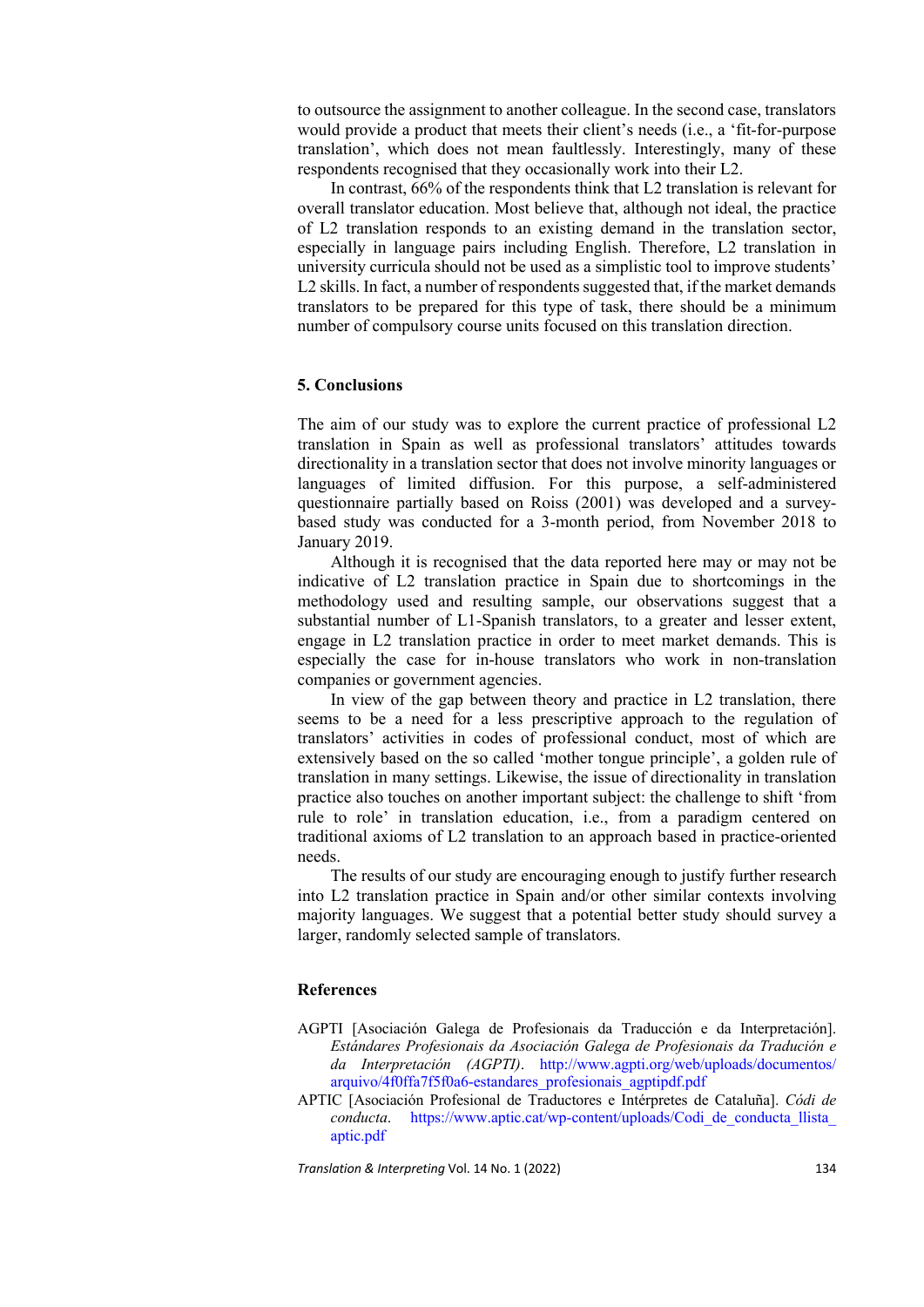- APTIJ [Asociación Profesional de Traductores e Intérpretes Judiciales y Jurados]. *Código deontológico para intérpretes y traductores judiciales y jurados*. http://www.aptij.es/img/doc/CD%20APTIJ.pdf
- ASATI [Asociación Aragonesa de Traductores e Intérpretes]. *Código deontológico para traductores e intérpretes*. http://www.asati.es/img/web/docs/deontologico \_asati.pdf
- ASETRAD [Asociación Española de Traductores, Correctores e Intérpretes]. *Código deontológico*. https://asetrad.org/la-asociacion/codigo-deontologico
- ATRAE [Asociación de Traducción y Adaptación Audiovisual de España]. *Código deontológico*. https://atrae.org/codigo-deontologico
- Beeby Lonsdale, A. (2009). Directionality. In M. Baker & G. Saldanha (Eds.), *Routledge encyclopedia of Translation Studies* (pp. 84–88). London: Routledge.
- BOE [Boletín Oficial del Estado] (2007). *Real Decreto 1393/2007, de 29 de octubre, por el que se establece la ordenación de las enseñanzas universitarias oficiales*. https://www.boe.es/eli/es/rd/2007/10/29/1393/con
- BOE [Boletín Oficial del Estado] (2020). *Real Decreto 724/2020, de 4 de agosto, por el que se aprueba el Reglamento de la Oficina de Interpretación de Lenguas del Ministerio de Asuntos Exteriores, Unión Europea y Cooperación*. https://www.boe.es/diario\_boe/txt.php?id=BOE-A-2020-9271
- Gallego-Hernández, D. (2014). A vueltas con la traducción inversa especializada en el ámbito profesional. Un estudio basado en encuestas, *TRANS. Revista de Traductología*, 18, 227–238. https://doi.org/10.24310/TRANS.2014.v0i18.3255
- Gieure Sastre, C. (2016). *El traductor e intérprete emprendedor: análisis de la supervivencia de las empresas y los empresarios autónomos* [Unpublished doctoral dissertation], Universidad de Alicante.
- Grosman, M., Kadric, M., Kovačič, I., & Snell‐Hornby, M. (Eds.) (2000). *Translation into non‐mother tongues in professional practice and training*. Tübingen: Staunenburg Verlag.
- Horcas-Rufián, S. & Kelly D. (2020). Inverse (A-B/C) translation education in Spain under the EHEA, *Perspectives: Studies in Translation Theory and Practice,* 28(2), 300–319. https://doi.org/10.1080/0907676X.2019.1684529
- ISO [International Organization for Standardization] (2015). *Translation services Requirements for translation services* (ISO Standard No. 17100).
- ITI [Institute of Translation and Interpreting] (2012). *Translation: Getting it Right. A Guide to Buying Translation*. https://www.iti.org.uk/pdf/getting-it-right/englishuk.pdf
- Kelly, D., Martin, A., Nobs, M. A., Sánchez, D. & Way, C. (Eds.) (2003). *La direccionalidad en traducción e interpretación: perspectivas teóricas, profesionales y didácticas*. Granada: Editorial Atrio.
- Ladmiral, J. R. (1979). *Traduire: théorèmes pour la traduction*, Paris: Payot.
- Ladrón Andrade, M. del A. (2017). *Empleabilidad de los titulados en Traducción e Interpretación (2006-2016): estudio de caso* [Unpublished undergraduate dissertation], Universidad de Valladolid.
- Ličko, R. (2014). *Translation into English as a foreign language. A Slovak survey*. Banská Bystrica: Belianum.
- Lozano Argüelles, C. (2011). *Estudio de mercado sobre la traducción en España* [Unpublished doctoral dissertation], Universidad de Salamanca.
- Masseau, P. (2013). La traducción inversa en el grado de traducción: ¿un mal necesario? In M. T. Tortosa Ibáñez, J. D. Álvarez Terueal & N. Pellín Buades (Eds.), *XI Jornadas de redes de investigación en docencia universitaria. Retos de futuro en la enseñanza superior: docencia e investigación para alcanzar la excelencia académica* (pp. 282-295). Alicante: Universidad de Alicante.
- Navas, C. & Palomares, R. (2002). Un estudio del mercado español de la traducción en la internet, *Translation Journal*, 6(2), n.p. http://translationjournal.net/journal/ 20spain.htm
- Newmark, P. (1988). *A textbook of translation*, New Jersey: Prentice Hall.
- Pavlović, N. (2007). Directionality in translation and interpreting practice. Report on a questionnaire survey in Croatia. *Forum. International Journal of Interpretation and Translation*, 5(2), 79–99. https://doi.org/10.1075/forum.5.2.05pav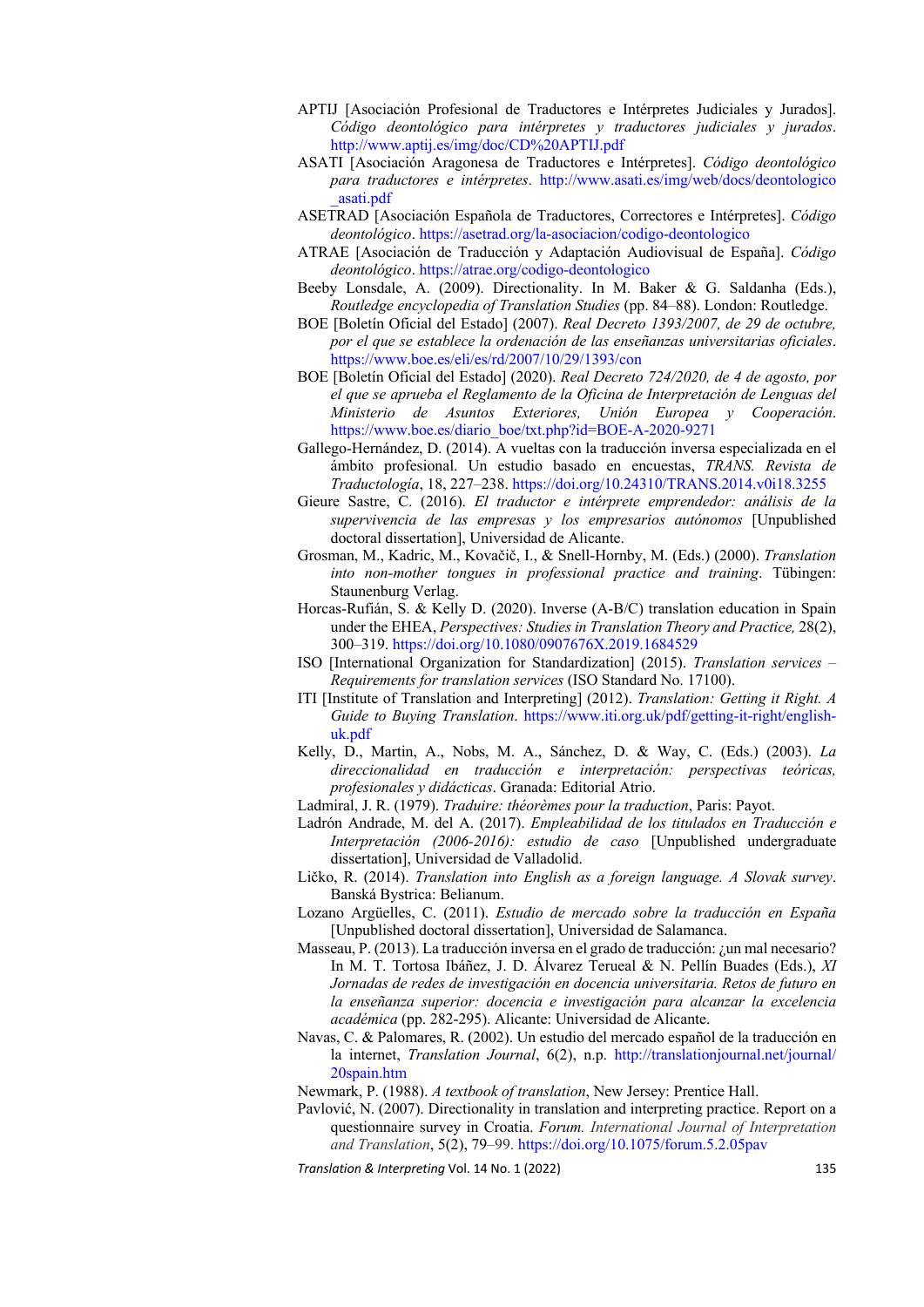- Pérez Macías, L. (2017). La práctica de la traducción inversa hacia la lengua alemana en España: un estudio sociológico, *mAGAzin. Revista de Germanística Intercultural*, 25, 26–32. https://doi.org/10.12795/magazin.2017.i25.03
- Piróth, A. (2016). Translation into a non-native language IAPTI's survey, *Rivista internazionale di tecnica della traduzione*, 18, 15–29. https://doi.org/10.13137/ 2421-6763/13663
- Prunč, E. (2003). Óptimo, subóptimo, fatal: reflexiones sobre la democracia etnolingüística en la cultura europea de traducción. In D. Kelly, A. Martin, M. L. Nobs, D. Sánchez & C. Way (Eds.), *La direccionalidad en traducción e interpretación: Perspectivas teóricas, profesionales y didácticas* (pp. 67–89). Granada: Atrio Editorial.
- RITAP [Red de Intérpretes y Traductores de la Administración Pública] (2012). *Libro Blanco de la traducción y la interpretación institucional: conocer para reconocer*  [White paper]. Madrid: Ministerio de Asuntos Exteriores y de Cooperación.
- Rodríguez-Inés, P. (2008). *Uso de corpus electrónicos en la formación de traductores (inglés-español-inglés)* [Unpublished doctoral dissertation], Universitat Autònoma de Barcelona.
- Roiss, S. (2001). El mercado de la traducción inversa en España. Un estudio estadístico, *Hermeneus. Revista de traducción e interpretación*, 3, 397–408.
- Stewart, D. (1999). Translators into the foreign language: Charlatans or professionals?, *Rivista internazionale di tecnica della traduzione*, 4, 41–67. http://hdl.handle.net/ 10077/2912
- Whyatt, B. & Kościuczuk, T. (2013). Translation into a non-native language: The double life of the native speakership axiom, *mTm Translation Journal*, 5, 60–79.
- Zimmermann, P. (2007). Misión (casi) imposible. La traducción especializada inversa al alemán desde la mirada del alumno. In B. Santana López, M. A. Recio Ariza & S. Roiss (Eds.), *Puente entre dos mundos: últimas tendencias en la investigación traductológica alemán-español* (pp. 394–402). Ediciones Universidad de Salamanca.

#### **Appendix:**

# **Questionnaire: L2 translation from Spanish to a foreign language as a professional activity in Spain**

The information that you provide in this questionnaire will be extremely useful in allowing us to achieve our research objectives: to understand and report on the current status of L2 translation from Spanish to other languages as a professional activity in Spain. This questionnaire is intended for translators only (interpreting is considered to be a different professional activity for the purposes of this study). For more information about this research project, please contact Sara Horcas-Rufián (PhD student at the Universidad de Granada) by email at shorcas@ugr.es.

1. Are you... ? *Tick one answer only.* Male Female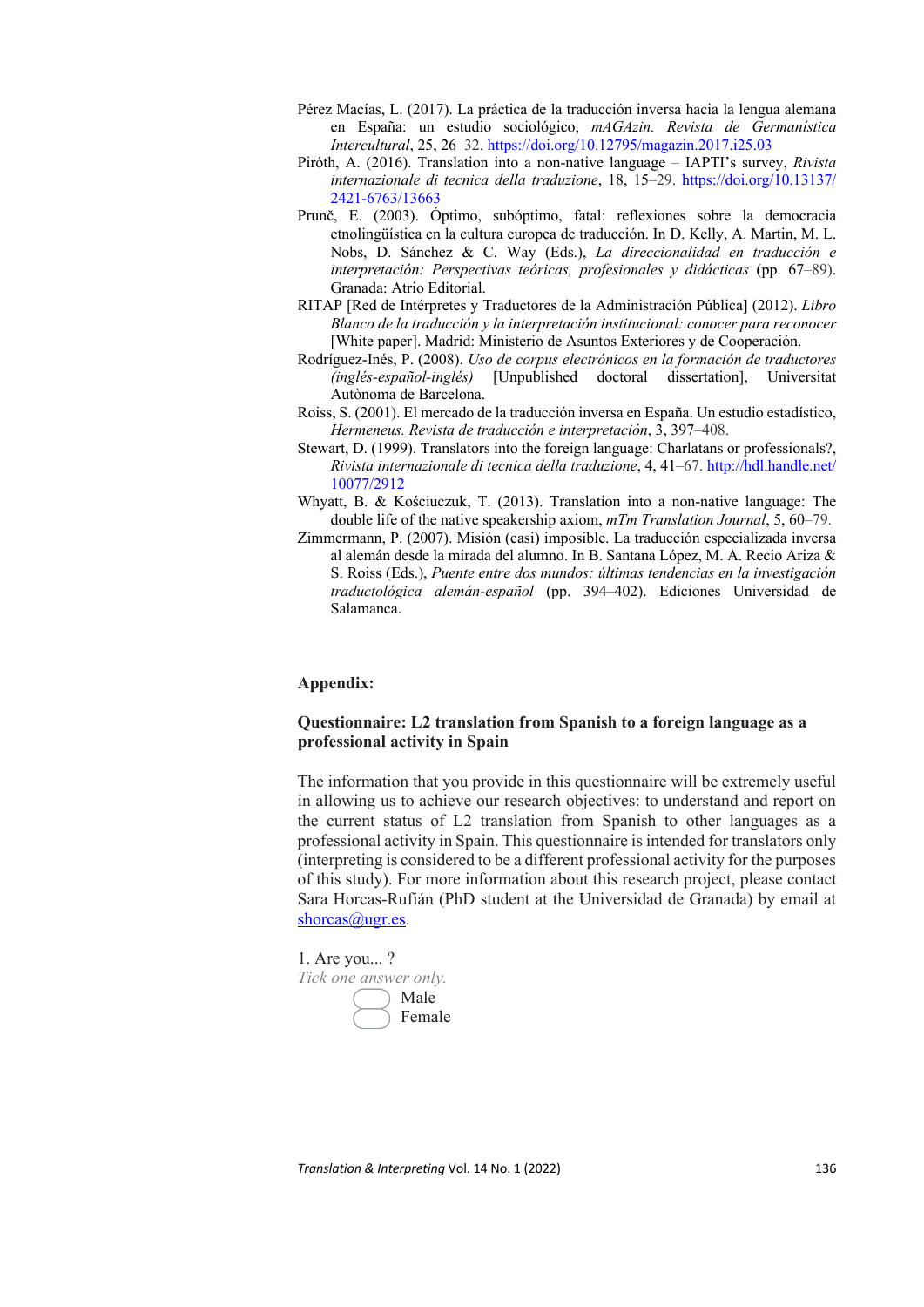# 2. How old are you?

*Tick one answer only.* Under 21 21-30 31-40 41-50 51-60 61-70 Over 70 Other:

# 3. What did you study at university?

*Tick all the answers that apply. If necessary, use the 'other' option to add a new category.*

*Please select all relevant answers.*



# 4. What is your current main occupation?

*If necessary, use the 'other' option to add a new category. Tick one answer only.*

|  | In-house translator (translation company)     |
|--|-----------------------------------------------|
|  | In-house translator (non-translation company) |
|  | In-house translator (public institution)      |
|  | Translator (self-employed)                    |
|  | Other:                                        |
|  |                                               |

5. How many years' professional experience do you have as a translator? *Tick one answer only.*

- Less than 1 year 1-3 years
- 4-5 years
- 6-10 years
- 11-15 years
- 16-20 years
- More than 20 years
- Other:

6. What percentage of your work is L2 translation? If you answer 0%, please go to question 12 (open-ended question).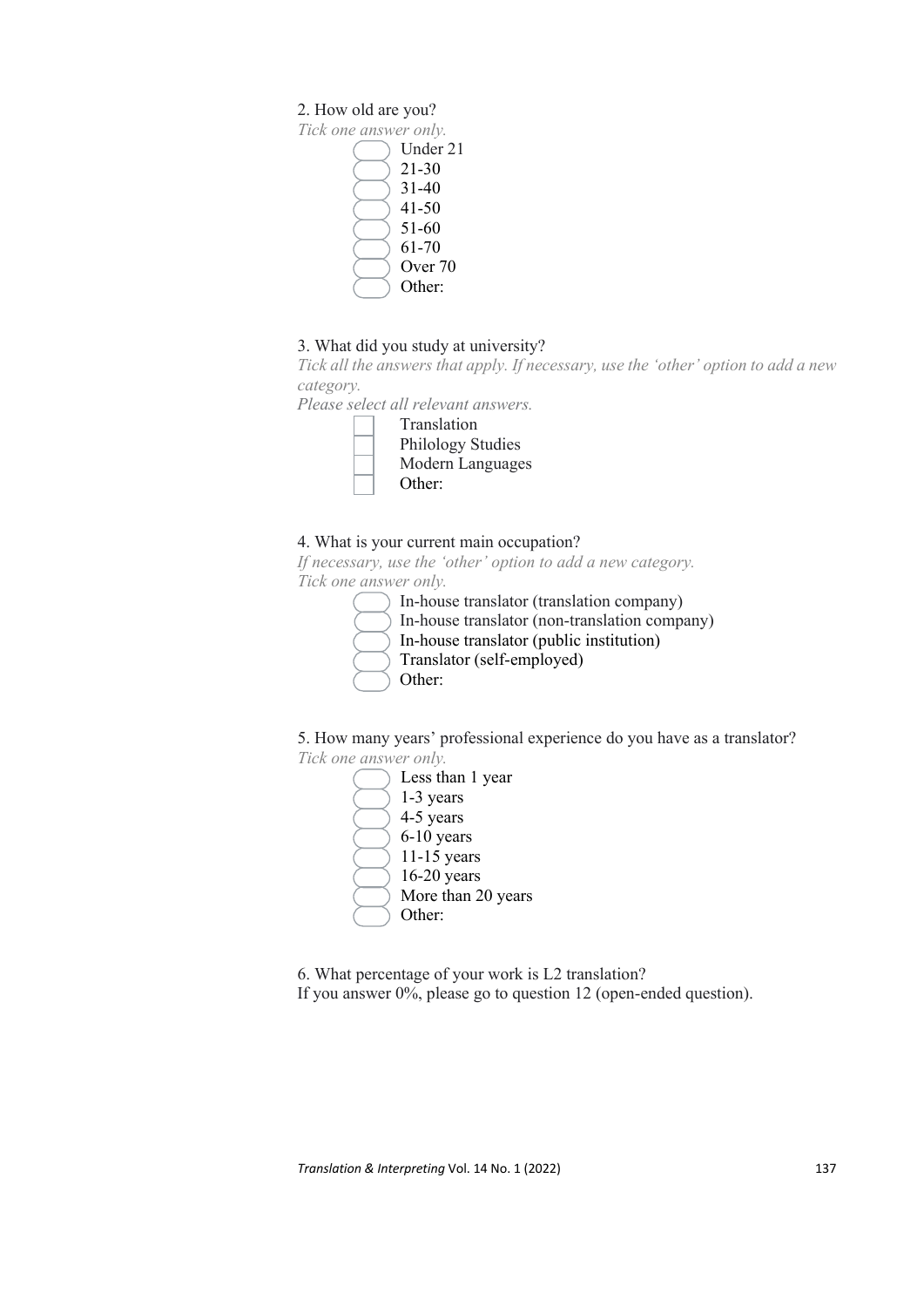*Tick one answer only.*  $0\%$  $< 10\%$  $> 10\%$  $> 25\%$  $> 50\%$ Other:

# 7. Which language(s) do you translate into when you do L2 translation?

*Tick all the answers that apply. Use the 'other' option to add as many categories as you need to.*

*Please select all relevant answers.*

Arabic Aranese/Occitan Basque Catalan/Valencian/Balearic Chinese English French Galician German Greek Italian Japanese Portuguese Russian Other:

# 8. Based on their content, what types of texts do you translate from Spanish into a foreign language or languages?

*Tick all the answers that apply. Use the 'other' option to add as many categories as you need to.*

*Please select all relevant answers.*

| Administrative texts   |
|------------------------|
| Humanities texts       |
| Journalistic texts     |
| Legal texts            |
| Literary texts         |
| Marketing texts        |
| Scientific texts       |
| <b>Technical</b> texts |
| Other:                 |
|                        |

# 9. In which specialist areas do you translate from Spanish into another foreign language or languages?

*Tick all the answers that apply. Use the 'other' option to add as many categories as you need to.*

*Please select all relevant answers.*

Accounting Administrative law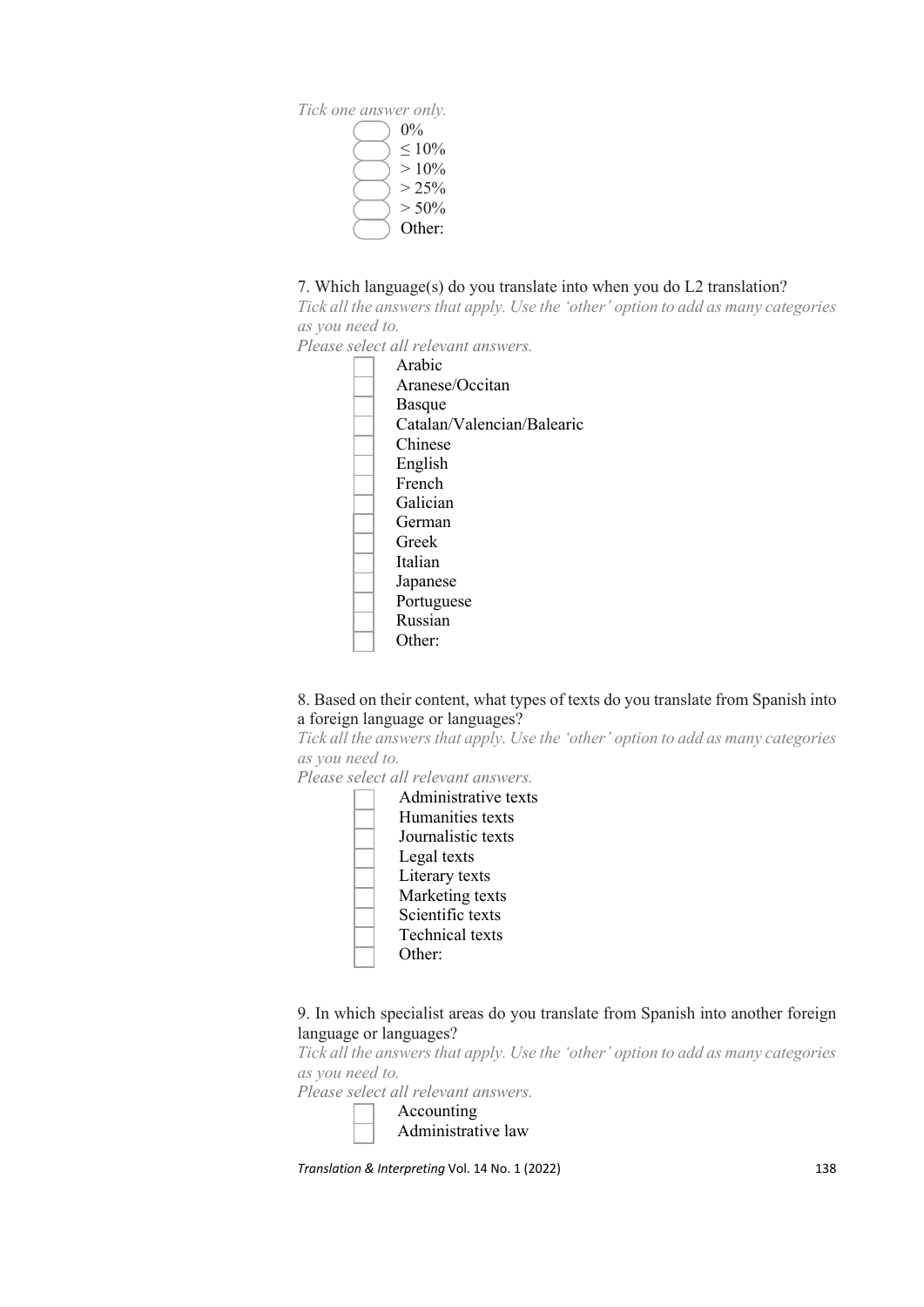Aerospace engineering **Agriculture** Anatomy and physiology Anthropology Aquaculture and fishing Archaeology Astronomy Automotive technology Banking Biochemistry Biology Botany Chemical engineering Chemistry Cinema Civil and hydraulic engineering Civil law Commercial law Computer hardware Computer software Construction and public works **Cosmetics** Criminal law Dentistry Ecology and environmental science Economics and finance Education Electrical engineering Electronics Energy Financial and tax law Food sector Forestry Gastronomy **Genetics** Geography and cartography Geology **Geophysics** Glass and ceramics Health History Hunting Immunology Industrial engineering Industrial relations Insurance Intellectual property law International development Linguistics Literary theory Literature Livestock farming Machinery and tools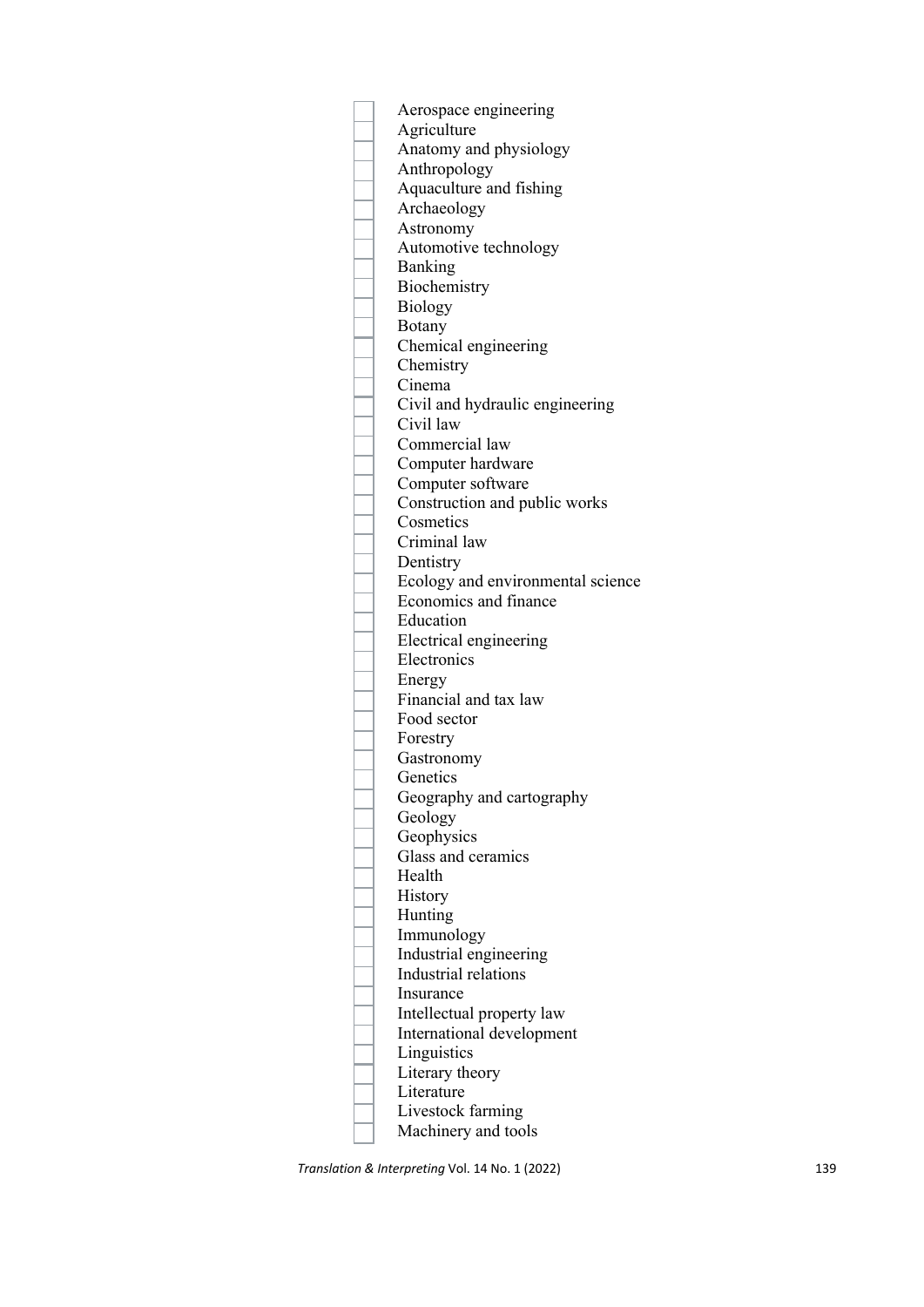

# 10. What types of texts do you translate from Spanish into another foreign language or languages?

*Tick all the answers that apply. Use the 'other' option to add as many categories as you need to.*

*Please select all relevant answers.*